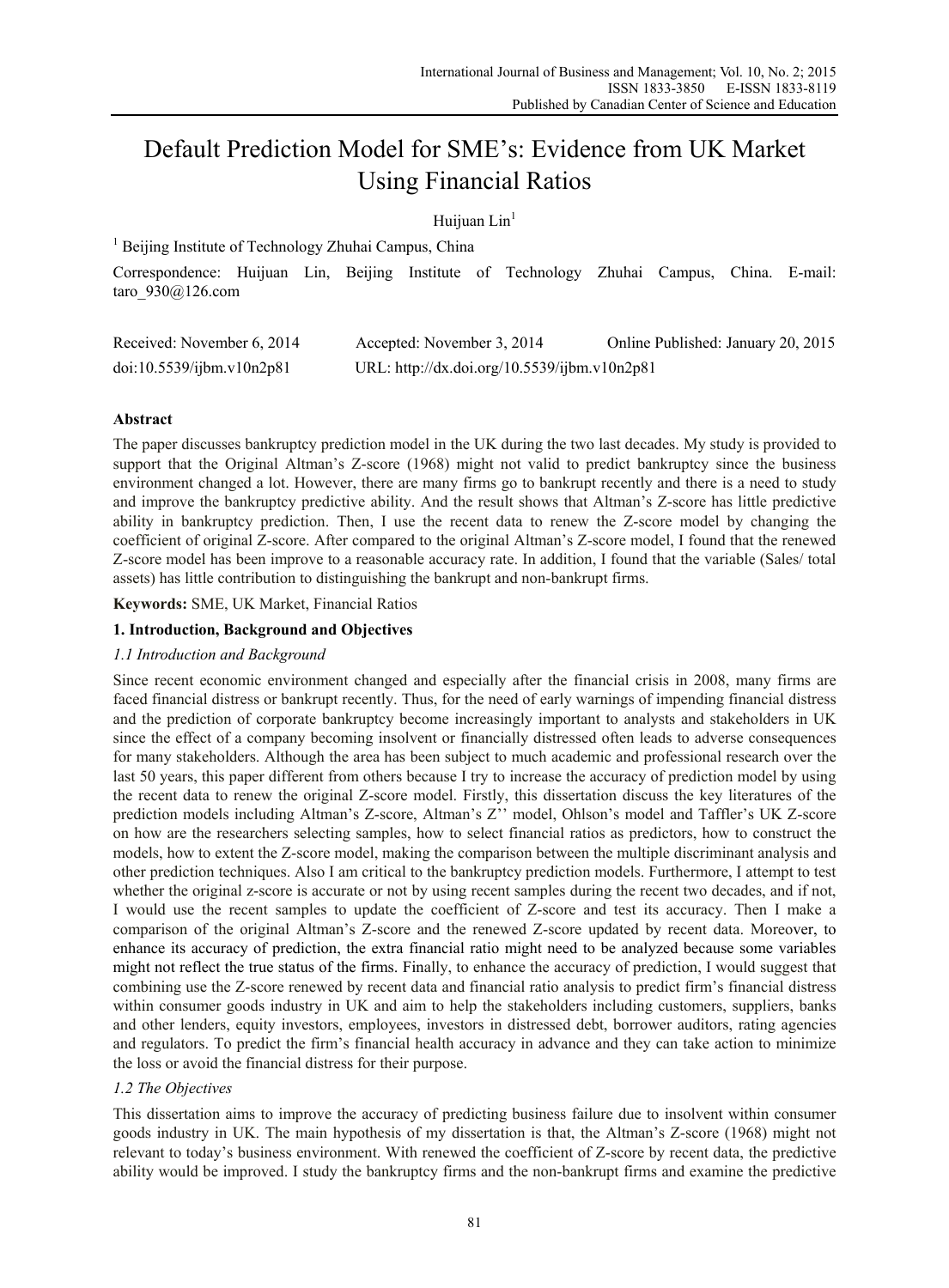ability of Altman's Z-score using recent data because the model is about forty years old as it might not stable over time and not relevant to today's economic climate. After that, I use the data set, which to test the original Z-score model, to test the accuracy of a renewed coefficient Z-score which is renewed by the recent data. Comparing the accuracy of predicting of Original Altman's Z-score (1968) and the renewed Z-score model, the original Altman's Z-score model (1968) has little predictive ability. If the financial distress of these troubled firms could have been predicted early enough, could they have possible been avoid or not? If then, to enhance it is accuracy, it might need to analyze the extra financial ratios since the variables of Z-score might not reflect the overview of the firms and also some variables are adjusted by the accounting methods.

# **2. An Overview of Insolvency in UK**

# *2.1 Definition of Key Terms*

To study the firms have failed, firstly, we must understand the concepts of corporate insolvency and financial distress in UK.

The definition of financial distress states:

"Financial Distress arises when a company is unable to meet its debts" (Mumford, 2003).

In other words, a firm has financial distress when the company cannot cover its immediate debts at some point of time. However, there are two probably results of financial distress. One might that firms with financial distress but received some help from other firms and finally, they are not going to bankrupt and without other financial problem. But, in this case, there is financial distress cost associate with financial distress. The other result might that firms with financial distress will go bankrupt. Thus, firms with financial distress might go to bankrupt in the future. According to Insolvency Act (1986), a firm will go bankrupt when the individual or the organization cannot pay its financial obligation as they promised or the company's assets are less than its liabilities. In addition, in terms of bankrupt costs, there are two scenarios. If the type of company is corporation, then the company has to pay back all the debts even when no company assets left, which means a corporation has joint and several obligation to pay all the company's debts. If the company is a limited company, then they just need to pay the debts by all the remaining assets.

# *2.2 The Users of This Prediction Model*

Apart from analysts and researchers, there are many stakeholders who would be interested in the application of prediction models of financial distress. Similar to credit rating, the prediction model of financial distress is aim to evaluate a firm's ability to repay the loan or liability and monitor the existing liability to avoid bad debts happen. However, unlike the credit rating, the users of prediction of financial distress model are not only the creditors but also a wider range of interested parties. Thus, to identify the users of this model will help to improve the model. For example, different users might set different appropriate cut-off points in the model with different purpose, and this will lead to different result of accuracy. In this sense, to know the motivation of the users is very important for the prediction model.

## 2.2.1 Regulatory Authorities

According to Anthony Paul Wood (2009), regulatory bodies have the responsibility for oversee the solvency and stability of certain industries. For example if the financial crisis happened will have impact on the whole society. For example the financial crisis happen in 2008, many financial institutions go bankrupt and this did not only have effect on the financial institutions but also relative to citizens life and security of the society, regulatory authorities would like to oversee the stability of certain industries by using prediction models.

#### 2.2.2 Management

Insolvency to a firm will raise both direct and indirect costs. Direct costs include fees to professionals such as administration fee, lawyers. Indirect costs include the lost sales or profits that could be reduced by arranged earlier. Altman (1984b) estimated that "bankruptcy costs ranged from 11% to 17% of firm value up to three years prior to bankruptcy" (P172). Thus, if firms have an early warning of bankruptcy, they might have further strategies such as management arranging a merger with another firms or other plan.

#### 2.2.3 Government Officials

Government Officials can use financial distress model to forecast the financial status of some industry and make the decision of how to the budget or grant to some industry. Also, forecasting the financial status of industries can help them to establish and adjust the policy of the industries or even the country. Moreover, they can use the financial distress prediction model to predict other country's financial status, economics and help decide how to take the further step in the strategies.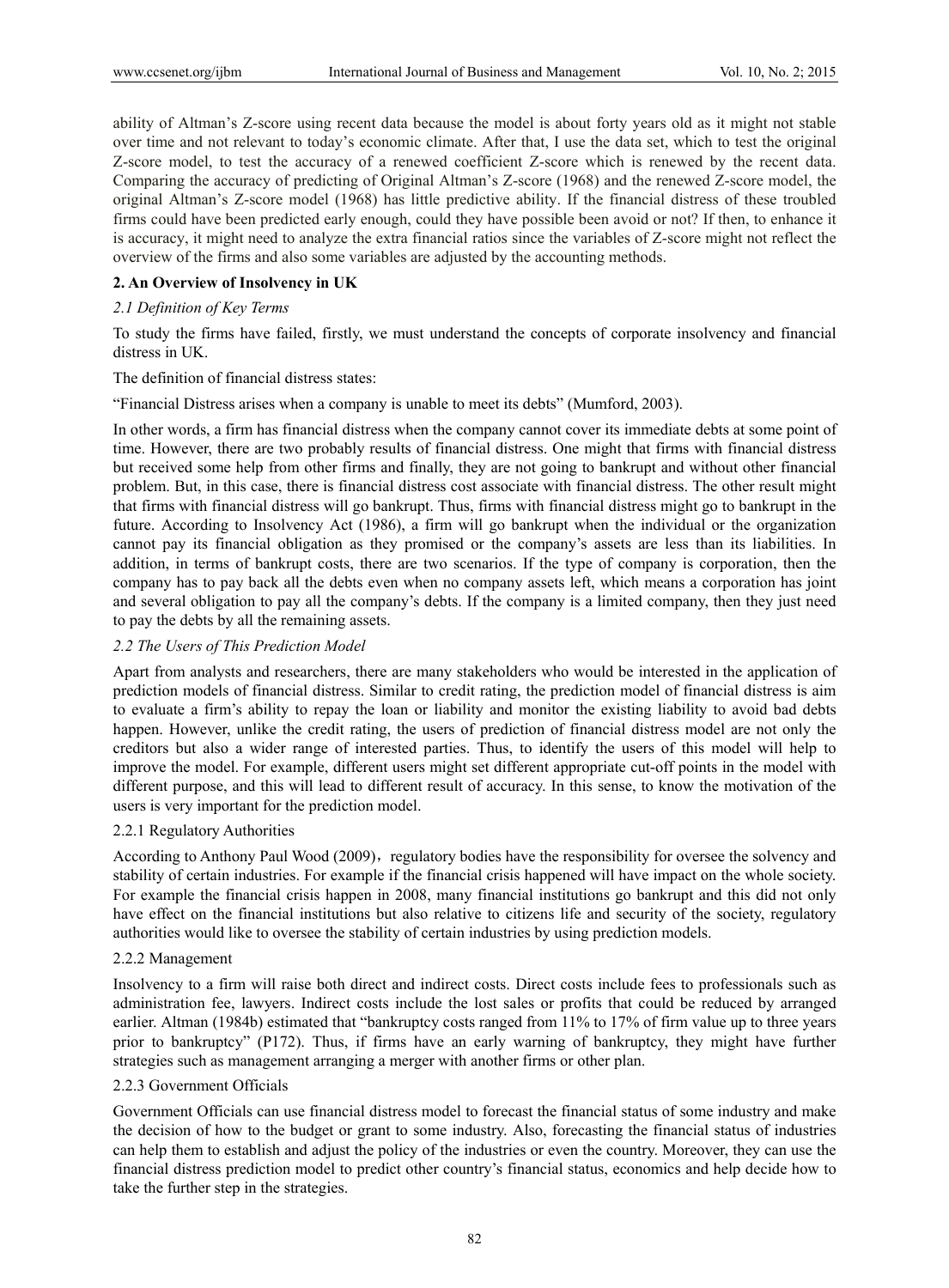# 2.2.4 Investors

The existing investors can use financial distress model to forecast the finance status of the firms to determine what they should do in the further step. Also, in the market, investors may use financial distress prediction model to adjust their investment strategies. Variables from financial statement during three to five years before bankruptcy, the financial ratios of failed firms start to behave different from those of non-failed firms. Aharony, Jones, and Swary (1980) compared the risk adjusted returns of forty-five industrial US companies that went bankrupt in the 1970-1978 and a group of sixty-five control firms which are matched in the same industry, similar firm size, roughly the same time with bankrupt firms, and daily rates of return were available. The average weekly risk-adjusted return for each group was calculated up to 312 weeks before firms failed.

Aharony, Jones, and Swary (1980) also indicates that the market is not reflected all publicly available information in stock price and indicates that approaching to bankrupt, the share price become abnormal during four years before bankrupt, especially 7 weeks before bankrupt, there is a sharp drop in the return difference. However, in this scenario, investors use the financial distress prediction model to obtain more information regarding the firms that may not fully reflected in its existing security price, so investors may be able to gain. Also, the potential investors such as private equity will be concern that the firms are financial distressed or not, since they will invest firms on the fair time to buy-in with the lowest price to maximum the profit.

# 2.2.5 Auditors

The auditors can use the financial distress prediction model to forecast whether the firm will go bankrupt or not in the next year and give the judgment that the firm going concern or not before they auditing the firm. This judgment will affect the asset and liability valuation methods that are deemed appropriate for financial statement.

# **3. Literature Review**

Bankruptcy prediction model on firms has been investigated well in the United State with published papers during the late 1960s to 1980s. In light of theoretical, literatures concerned with industrial enterprises generally including Beaver, W. (1966), Altman (1968), Deakin (1972, 1977), Altman et al. (1977), Ohlson (1980). And most of the prediction models in the bankruptcy prediction area are financial ratio based models. Thus, I only pick up some main literatures to discuss. I will discuss how the Beaver select samples since Altman and others researcher after Beaver are used Beaver's method to select samples. Also, I will summarize how the Beaver use financial ratio as predictor to predict bankruptcy. Moreover, I will summarize what the Altman do to construct Z-score model and how to extent Z-score model into wider application. Later on, there are many models using other techniques rather than multiple discriminant analysis to predict bankruptcy, so I make a comparison about these models with multiple discriminant analysis to find out that multiple discriminant analysis is more appropriate.

# *3.1 Univariate Analysis*

Early studies (FitPatrick, 1932; Merwin, 1942) of financial ratios provided evidence that there were some differences between the ratios of bankrupt firms and the ratios of non-bankrupt firms. Such as Smith and Winakor (1935) observed some differences between the ratios of bankrupt firms and non-bankrupt firms. They found that the mean of the various ratios (such as cash flow/ total debt, net income/ total asset, working capital/ total assets etc.) of the bankrupt firms up to ten years before bankrupt, are higher than those of the non-bankrupt firms. Although these findings gave the hints of the prediction of bankrupt and non-bankrupt firm, how to classify the bankrupt and non-bankrupt firms, what is the particular point to classify and also how accuracy of the classification still not know from these findings.

With these questions, one of the most influent working of predicting financial distress is the univariate ratio analysis found by Beaver. Beaver attempt to find out the usefulness of the differences of financial ratio sets in the prediction of failure and regard this purpose as the starting point for the usefulness of ratio analysis. In a real sense, his univariate analysis of several variables (financial ratios) offered some solutions of how to classify the bankrupt groups and non-bankrupt groups, what financial ratios can be a predictor to classify the groups and the most important is he gave a good example on how to select sample. Since the findings of Beaver give great hints on how to form the bankruptcy prediction models, I will discuss it in more detail.

# 3.1.1 Beaver How to Select Samples

Beaver collected financial ratios from seventy nine failed firms and a matching sample of non-failed firms chosen based on the same industry and the similar firm size over an eleven years period of time (1954 to 1964 inclusive) as observations. The method of selecting sample has been adopted by many researchers (such as Altman, Taffler) and I use this method to selecting sample in the empirical study as well regarding to the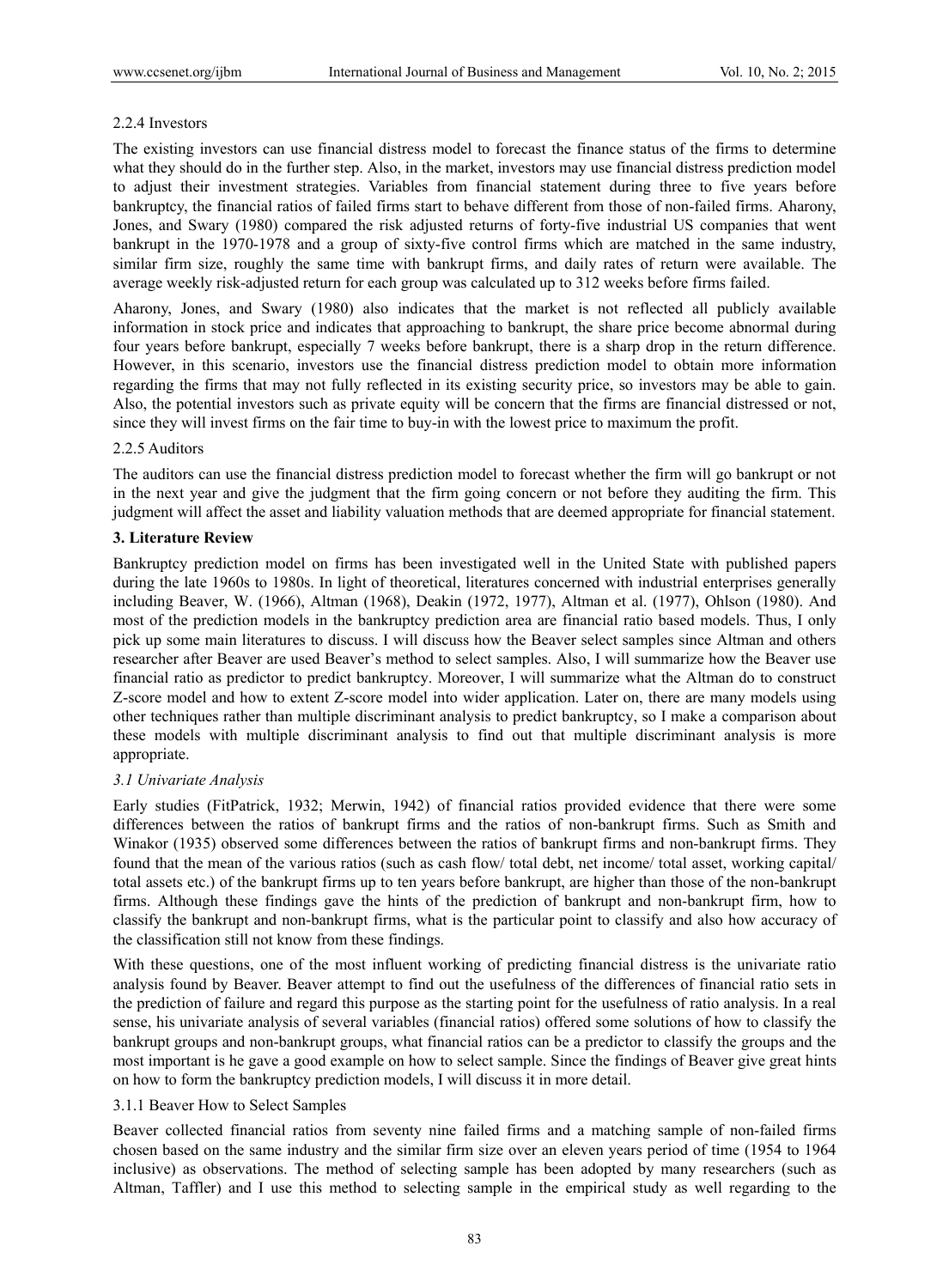appropriateness of this method. Considering different industry might have its own average value of financial ratio. For example, on average, the firms from financial institutions will have higher debt ratio than firms from other industries due to many assets and liabilities of financial institutions are evaluated by market value. Thus, the same industry of firms is important, when choosing the matching non-bankrupt firms. In terms of firm size of the matching firms, Beaver (1966) believe relationship between ratios and failure will change by different firm size. Also, Alexander (1949) showed that the statistical evidence of the time supports the idea that even if two firms have the same ratios, if one firm is larger than the other then that company will have less chance of failure than the smaller one. Thus, similar firm size is important when selecting samples. Finally, since it is easy to attain data from public using Moody's Industrial Manual, Beaver select samples from public firms with similar firm size in the same industry.

#### 3.1.2 Beaver How to Select Predictors

Beaver analysed each ratio separately and selected the most appropriated cut-off point so that the number of accurate classifications was maximized for that particular purpose. Beaver classified thirty ratios he selected into six groups and each group have similar or common characteristics. Also one ratio from each group was selected for further analysis since some were mere transformations of others and many shared common information so only one from each group was selected. The six ratios were selected so that each ratio provided as much additional information as possible, and provided the best results in mean. Those six ratios representing each group individually were: working capital to total assets, cash-flow to total debt, net income to total assets, the current ratio, total debt to total assets and the no credit interval. In the real sense, Beaver classify the ratio into different groups since each ratio carry its information varies with other ratios from the firm to avoid repeatedly reflect the same information used many ratios, which is the sense of classification. Furthermore, in order to distinguish the bankrupt group and non-bankrupt group, the mean differences between the bankrupt and non-bankrupt samples should be observed. After analysed the means of each ratio up to five years before bankruptcy, Beaver was able to confirm these expectation that some ratios have different means between the two samples of failed and non-failed firms. The mean value of Cash-flow to total debt, net income to total assets, working capital to total assets, current ratio and no credit interval in non-failed firms respectively is higher than that in failed firms, while mean value of total debt to total assets in non-failed firm is lower than that in failed firms. So Beaver found that, predictors such as Cash-flow to total debt, Net income to total assets, Total debt to total assets, Working capital to total assets, Current ratio and No credit interval representing different ability of the firms in terms of liabilities, assets, liquidity of cash flow and credit can be useful to distinguish the bankrupt firms and non-bankrupt firms. (Beaver, 1966).

Beaver's studies gave hints on the Altman's study. For example, Beaver classify the thirty ratios into six groups, but the Altman select financial ratios from five distinct categories. However, how to determine a point to divide the sample into two groups and after these two groups are being classify correctly still be a question.

In addition, Beaver isolated samples from bankrupt firms and non-bankrupt firms respectively for analysis and investigate the financial ratios from these two samples up to five years before bankrupt. His analysis assesses original samples using classification analysis. Then the model tested on a sample of firms other than the original one, which is a period after the original data source. After tested fourteen financial ratios, Beaver found that the cash flow to total debt ratio was the best predictor of classifying bankruptcy. Other important financial ratios were the debt to total assets and net income to total assets ratio, and the 'no credit interval'. Beaver (1966).

In Beaver (1966) analysis, he studied that the best predictor (cash flow to total debt) showed an increasing overlap area in the samples when making comparison during the time period. In other words, even the best predictor (cash flow to total debt), the predictive ability of it will shift overtime. According to Beaver (1966), while the appropriate cut-off point was placed, using data up to one year before bankrupt, there is 87% predictive ability and drop to only 78% when using data up to five years before bankrupt, indicating that the further back in time you go, it is harder of the indicator to classify between bankrupt and non-bankrupt firms. However, there are many factors influence the result such as life-cycle of the firm, the environment during that time period and management strategies and so forth.

Even only the highest accuracy rate is 87% one year before bankrupt in Beaver's model, Beaver suggests that the accuracy of predictive ability of the model may be overstated. There are many factor should be consider but the main reasons illustrated as follow. One is that some inter co-relationship between the financial ratios might influence the predictive ability, thereby Beaver suggests that using financial ratio to predict bankrupt and non-bankrupt should with caution. Also he suggested that perhaps it is better to use multivariate approaches which using a combination of several financial ratios and their adjustment instead of his univariate method to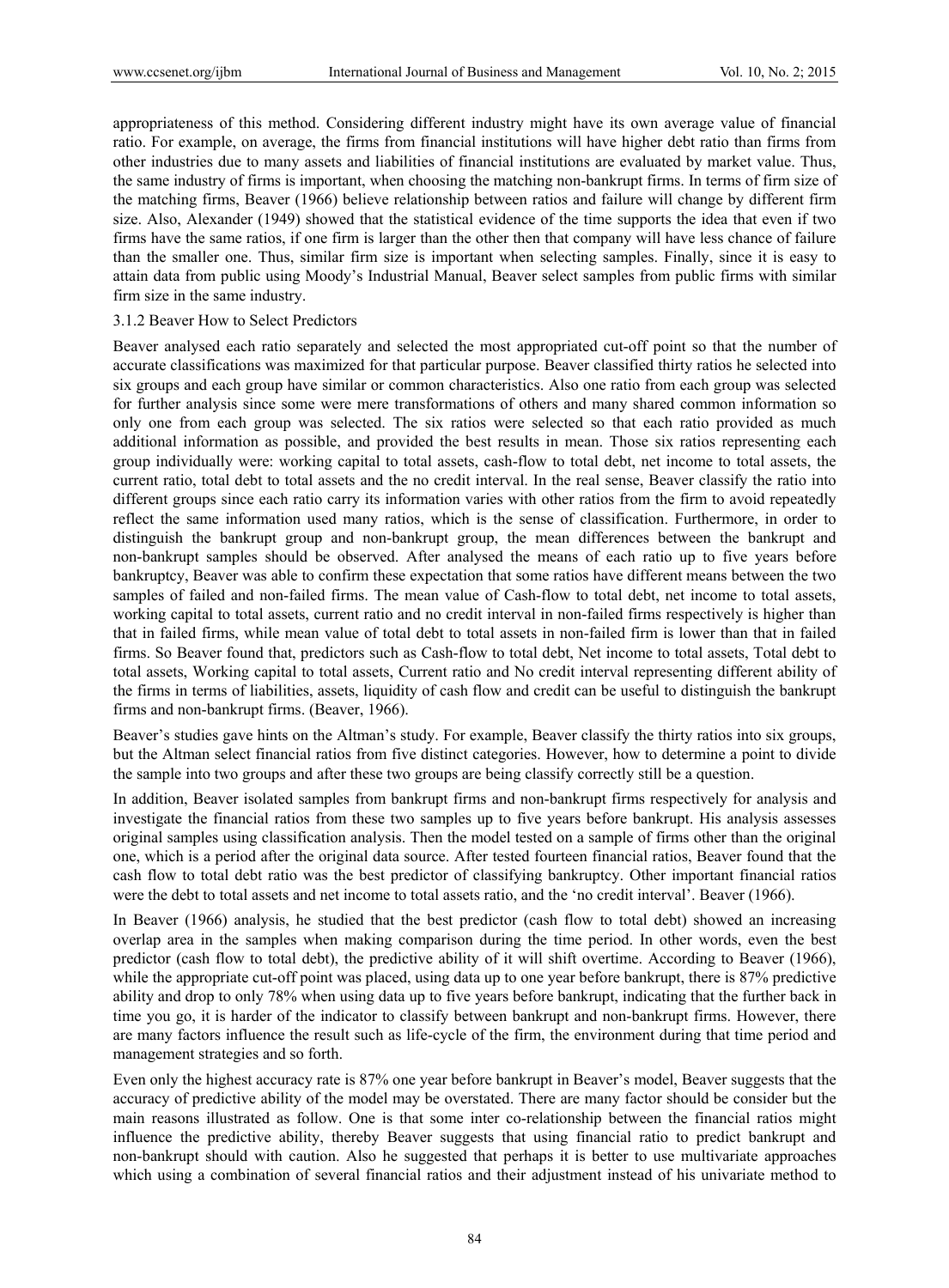predict bankrupt and non-bankrupt firms since difference variables can lead to different predictions even about the same firm.

# *3.2 The Altman Z-Score Model (1968)*

After the research of Beaver (1966), to solve the problems of univariate model, Edward Altman contributed to the development of probably the most popularity bankruptcy prediction model, Original Altman's Z-score, was use the statistic technique known as multiple discriminant analysis to the business failure classification. Moreover, multiple discriminant analysis is the methodology I will use in empirical study of this dissertation thereby I will give more detail about how it work. multiple discriminant analysis is a statistical technique which classifieds observations into particular groups, thereby in this case there are two groups, bankrupt firms and non-bankrupt firms.

## 3.2.1 Altman How to Select Samples

Altman (1968) used the sample method to collect samples but Altman focus on the Manufacturing industry only. The sample size of Altman's study is thirty three firms each for bankrupt group and non-bankrupt group during the twenty year period 1946–1965. Samples are chosen based on similar firm size and the same industry and samples are not chosen from private companies since it is hard to attain the financial statement of bankrupt firms.

## 3.2.2 Altman How to Construct Z-Score Model

In terms of variable selections, similar with Beaver's classification sense, Altman (1968) obtained twenty two potential variables from five distinct categories, which are liquidity, profitability, leverage, solvency and activity respectively, as significant predictors of financial distress. Altman (1968) suggested that the best univariate predictor, cash-flow to total debt, was not appropriate variable since it is lack of consistent appearance of precise depreciation data. According to Agresti, A. (1996), multiple discriminant analysis is used to establish a linear combination of the independent variables (different financial ratios of the data) which best classify between the groups; While distinguishing the groups, the multiple discriminant consider each individual ratio basis and also each ratio's interaction with each other can be observed.

After running the multiple discriminant analysis repeatedly with different combinations of these ratios, according to individual contributions, inter-correlations, the predictive ability of each combination and judgement of analyst, the discriminant function was obtained as being the best discriminator between the bankrupt and non-bankrupt firms in manufacturing.

The Z-score model is expressed as follows:

$$
Z = 1.2X_1 + 1.4X_2 + 3.3X_3 + 0.6X_4 + 0.999X_5
$$

*Where* 

 $X_1 =$  (current assets -current liabilities)/total assets,

- $X_2$  = retained earnings/totals assets,
- $X_3$  =earnings before interest and taxes/total assets,
- $X_4$  = market value of preferred and common equity (number of shares x price of stock)/total liabilities,
- $X_5$  = sales/total assets.

To place an appropriate cut-off point for classification, Altman (1968) determined the following cut-off point for Original Z-score model which has accompanies the model ever since. The implication of this formula is that while firms having Z-score above 2.99 classify into non-bankrupt groups and the greater the score, the greater the chance that the firm will not failed, those firms with score below 1.81 are classified into the bankrupt group. A grey area lies between the two values and in this area there is high probability of misclassification occurred. And the result shows that there is 95.5% accuracy of this prediction model when using the same sample as the one derived the predictive model and its coefficients. However, the true predictive ability is assessed reasonable when the model is applied to a hold-out sample. To test the predictive ability of his model further, Altman (1968) applied it to a hold-out samples and test model for failed firm and non-failed firm respectively. From twenty-five failed firms whose have similar firm size and in the same industry as the sample used to obtain this model and its coefficients, twenty four were classified into failed group, thus 96% is correctly identified by the model. For the sample of non-bankrupt firms, the overall sample is sixty-six. While fourteen are correctly classify into non-failed firms, ten firms lay in the gray area. Thus, the accuracy of this model in non-failed firms is 64%. In addition, Altman (1968) test the model again used the same sample in the second, third, fourth and fifth years prior to failure and Altman (1968) concluded that the Z-score has little predictive ability when the time is more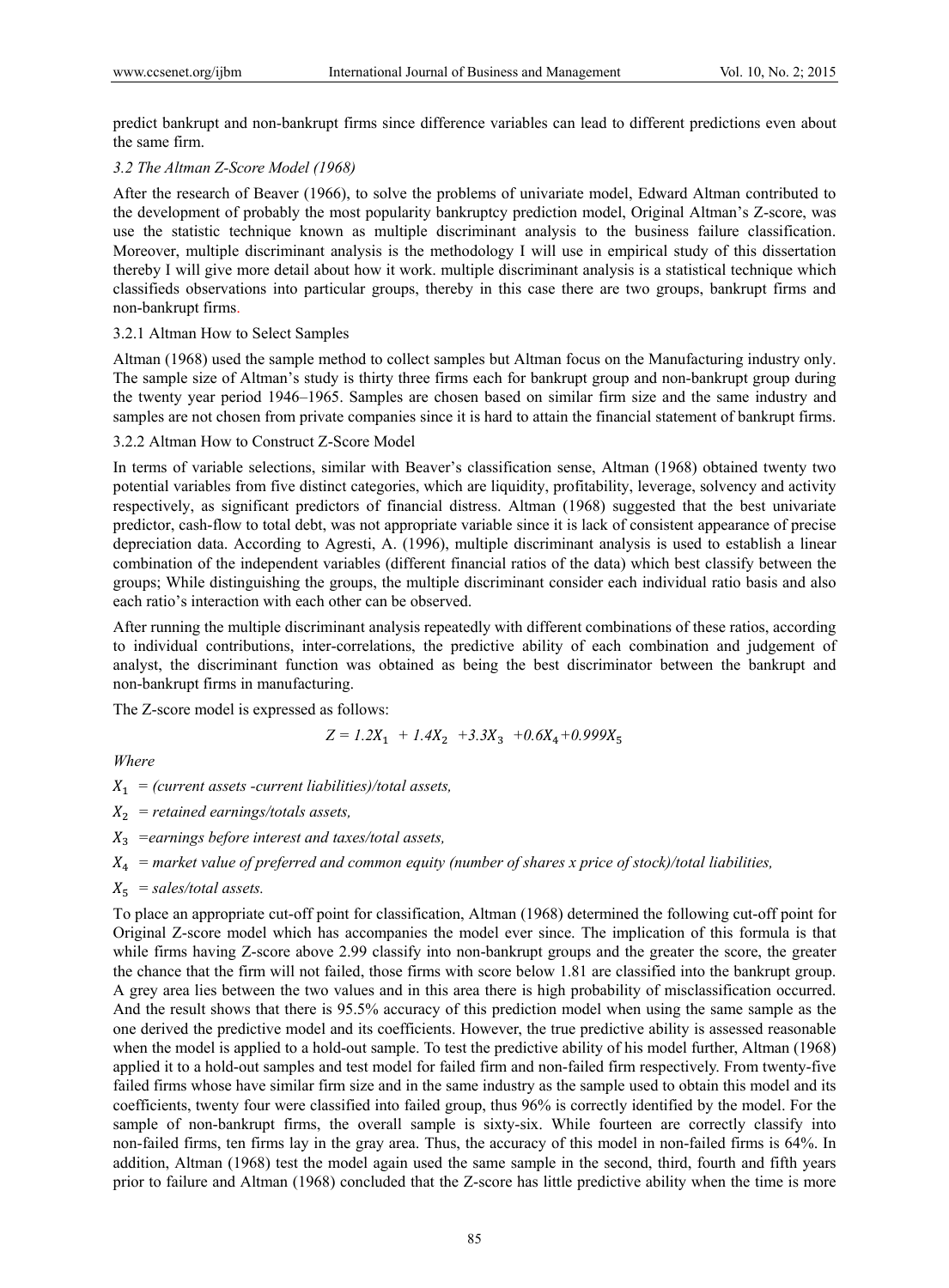than two years. Thus, in my empirical study, I observed samples one year before they failed since the highest accuracy rate of Z-score model is one year before firms failed. Moreover, it indicates that the prediction ability of bankrupt firms is higher than that of non-bankrupt firms and this finding should be considered when using the Z-score model to forecast bankruptcy.

# *3.3 The Extension of Z-Score Model*

After the developed of Z-score, Altman has extent his model into wider application. Regarding time stress, I only summarize two main relevant predictive models in my dissertation.

# 3.3.1 Z-Score Model Extent to Both Public and Private Companies

Altman (1983) revise the Z-score by including private companies in the prediction model. Also in this model, the variable market value of equity was completely replaced by the book value of equity.

Since the market value of private firm is not reliable, Altman change the market value into book value. The coefficients of earnings before interest and taxes/total assets and book value of equity/total liabilities have significant changed to 3.107 and 0.420 respectively while the other variables have slightly changed. Although the grey area has extended, the accuracy of predictive ability still drop to 91% by adding the private companies into observations. In other words, there is not good at predicting since the grey area can express as the overlapping area which cannot distinguish the bankrupt firms and non-bankrupt firms clearly. Thus, the Z-score model has better accuracy rate while without private companies in the sample.

# 3.3.2 Z-Score Model Extent to All Industries (Exclusive Financial Institutions)

Since the Z-score confine to a specific industry, Altman (1983) was attempt to provide a more general application for all industries (exclusive the financial institutions). Also he believe the sales/ total assets variable is particularly industry-sensitive, so he removes it in Z'' model. And he found that the accuracy of Z'' model is the same as Z' model which is 91%.

In this circumstance, the highest accuracy of Altman's prediction model is the original Z-score model, which is confine into a particular industry probably and might due to the characteristics of industries are different.

# *3.4 Other Prediction Models Not Using Multiple Discriminant Analysis*

After the work of Altman (1968) and Beaver (1966), there are many prediction models using other techniques to predict bankruptcy. The Wilcox (1976) others researchers develop models using other techniques rather than using multiple discriminant analysis such as Wilcox (1976) use the gambling ruin game theory and others such as Hazard model, genetic algorithms, neural networks. Marais et al.(1984) applied Decision Trees such as Id3, C4.5 and Random Trees; Tam and Kiang(1992) applied Multilayer Perception (MLP), a neural network model and K-Nearest Neighbours (KNN); Fan and Palaniswami (2000) used Support Vector Machine (SVM) and Sarkar and Sriram (2001) applied Naive Bayes (NB). Techniques of ensembles, such as Boosting or Bagging, have been applied by Foster and Stine (2004), who combined C4.5 and Boosting; while Mukkamala et al. (2006) combined Bagging and Random Tree (BRT). During the 1980's, logistic analysis (Ohlson's O-score model) are found by Ohlson (1980) to estimate the probability of bankruptcy in a static model. More recently, during the 1990's, many researchers (Serrano-Cinca, 1993; Back et al., 1994) produced the artificial neural networks. Moreover, Serrano-Cinca and du Jardin and Séverin(2011) applied Self Organizing Feature Maps in predicting bankruptcies while Olson et al. (2012) for a recent comparative analysis on data mining methods for bankruptcy prediction.

# *3.5 The Z-Score Model in the UK*

Geographically, I analyze the Z-score model in UK in this dissertation thereby I summarize a significant prediction models applied in UK. Taffler and Tisshaw (1977) applied the multiple discriminant analysis to predicting failure in UK with forty-six firms each for failed and non-failed firms in manufacturing which are have similar size from 1968 to 1976. After observed 80 different ratios, Taffler and Tisshaw (1977) just use four ratios as variable in predictive function which is Profit before tax/current liabilities, Current assets/total liabilities, Current liabilities/total assets and No-credit interval. And the highest accuracy rate of this model was 97% one year before bankrupt. After the researches of Tisshaw & Taffler (1977), Taffler (1982), Taffler (1983), the finalized model was available in Taffler (2005) constructed a prediction model and the model has almost 98% accuracy of predictive ability in hold-out tests in manufacturing. The cut-off point for this model is zero, when Z-score of a firm lower than zero, it was belong to a group of failed firms. However, the accuracy of this model when applied in other industries (oil& gas, health care, consumer services etc.) will need a further study. Although T&T constructed a bankruptcy prediction model with high accuracy rate in UK, I still want to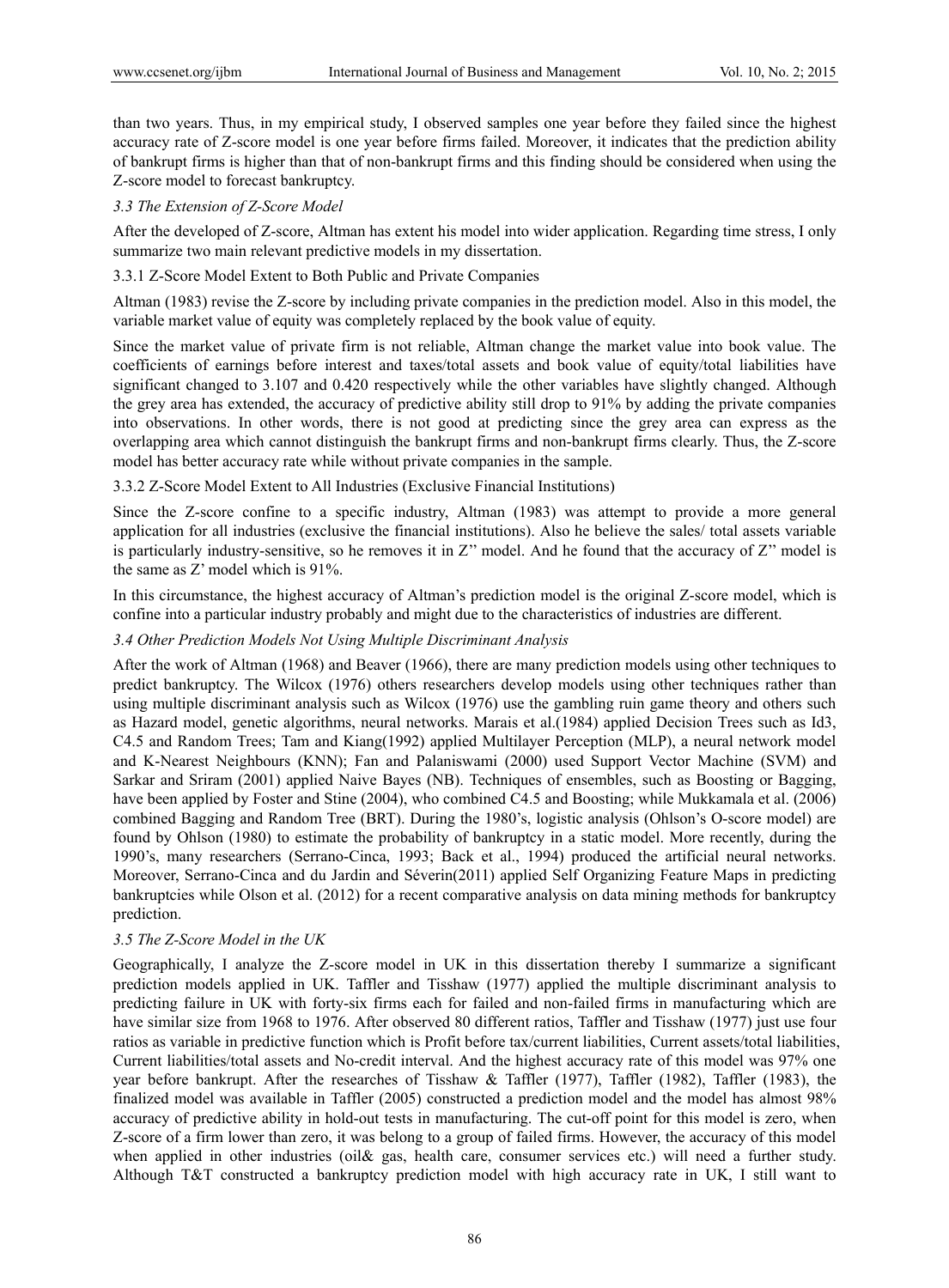construct a prediction model in good consumer industry in UK and hope to have the same accuracy rate.

#### *3.6 Critics of the Z-Score Approach*

First of all, Taffler (1995) argues that the Z-score model is good at ex-post forecasting but poor at ex-ante predicting. Secondly, the prediction model cannot forecast when the firm will go bankrupt since there are lots of factors can make the firm go to bankrupt besides financial distress. Thirdly, since in some particular industries (software), using market value to evaluate assets and liabilities in the financial statement, it is not appropriate that the Z-score model ignore the effect from market by based on accounting data. Finally, argument will concentrate on predictive ability of the Z-score model over time. Although Heine (2000) provided evidence that the model was robust over the thirty year period of 1968–1999 by showing the M1 accuracy of the Z-score model was 82%(1969–1975), 85%(1976–1995), and 94% (1997–1999) using the cut-off point 2.67 and data from one year priority to bankrupt, the accuracy was not high as the original samples. My hypothesis in the dissertation is that the original Altman's Z-score prediction model does not valid today and this is tested in empirical study of this dissertation. In addition, the important part of my dissertation is that using the recent data to renew the coefficient of Z-score model by using discriminant analysis.

## **4. An Empirical Study**

This part of dissertation examines empirically the hypothesis that the use of original Altman's Z-score model is out of date and is not relevant to the recent economic period. When applied the original Z-score model to the recent data, if the accuracy is low, it indicates that the Z-score model has little predictive ability to recent business. Using multiple discriminant analysis and data collection from recent UK public firms insolvency during the period 31 December 1988 to 31 December 2007 inclusive as observation, a new Z-score function model is developed to improve the accuracy of the Z-score prediction model. Then, I test the variable which is dummy variable or not since dummy variable will affect the explanatory of function. Finally, the predictive accuracy of this new model is compared to the original models.

## *4.1 Data Collection*

In this section, it was decided some characteristics of the data and the way to collect data. The main questions are: What types of firms are to be as samples? What is the appropriate period before bankrupt to be studied? Which appropriate industries of firms are in? What size of the firms? The choice of the types of firms is the public firms. Although it is easier to obtain samples from smaller private firms, the data from private firms might not strictly comply with the reporting standard. I choose public firms because that the financial ratios taken from publicly available financial statements and information are more reliable and will raise less measurement errors since the financial statement from public firms should subject to many regulation and monitor by many outside users (creditors, investors, and Securities and Exchange Commission). In the light of study period, concerning the business environment changed during these 20 years period which is after Altman's Z-score and before the financial crisis (2008). The reason why should exclusive the data from financial crisis (2008) in my study is data would chaotic and become cluster during the financial crisis condition. The most important reason is that in financial crisis condition, firms hard to get fund from financial institutes. So the sound firms which might not go bankrupt in normal condition, but they go bankrupt in financial crisis. Thus, I select data from firms failed during the time 1988–2007. In terms of industries, Altman (1968) observed that if not applied to a specific industry, the accuracy of Z-score model would drop to 91%, thus, a more appropriate way is to collecting data from a specific industry. And I choose the consumer goods industries which including automobiles & parts, food &beverage and personal &household goods and these kinds of products are essential products for people therefore accompany with less market risk. In light of similar firm size, I used this formula Size =  $log((total asset)/(GNP price$ *level index*)) which is one of the variables in Olson's model to identified firm size. I attained GNP price-level index by set the basis year 1988 as 100, and check the GNP from the world bank online sources (http://data.worldbank.org/country/united-kingdom), then applied the formula 100/ Price level= GNP-basis year/ GNP-year t. I take the first year of my sample period as a base value of 100 (i.e. price-level index in 1988 will be 100). Year by year, I divided the price-level index with proportion to the price-level index in 1988. So in each year for all my data, I will be dividing the firms' asset values with the same number of price-level index which will be either higher than 100 or lower than 100 depending on the price level index relative to that in 1988. This method of calculating Size takes the inflation factor into account, so that the assets value can be standardized. After deciding these key points, I derive data from Thomson One Banker, DataStream and Hemscott Company Guru rather than Moody's Industrial Manual since their database can find most UK firms. Also, to make the data more reliable, I examine the consistent of data from at least two data resources. For example I check the data which obtained from the DataStream using Thomson One Banker. Alternative, I check the data use Hemscott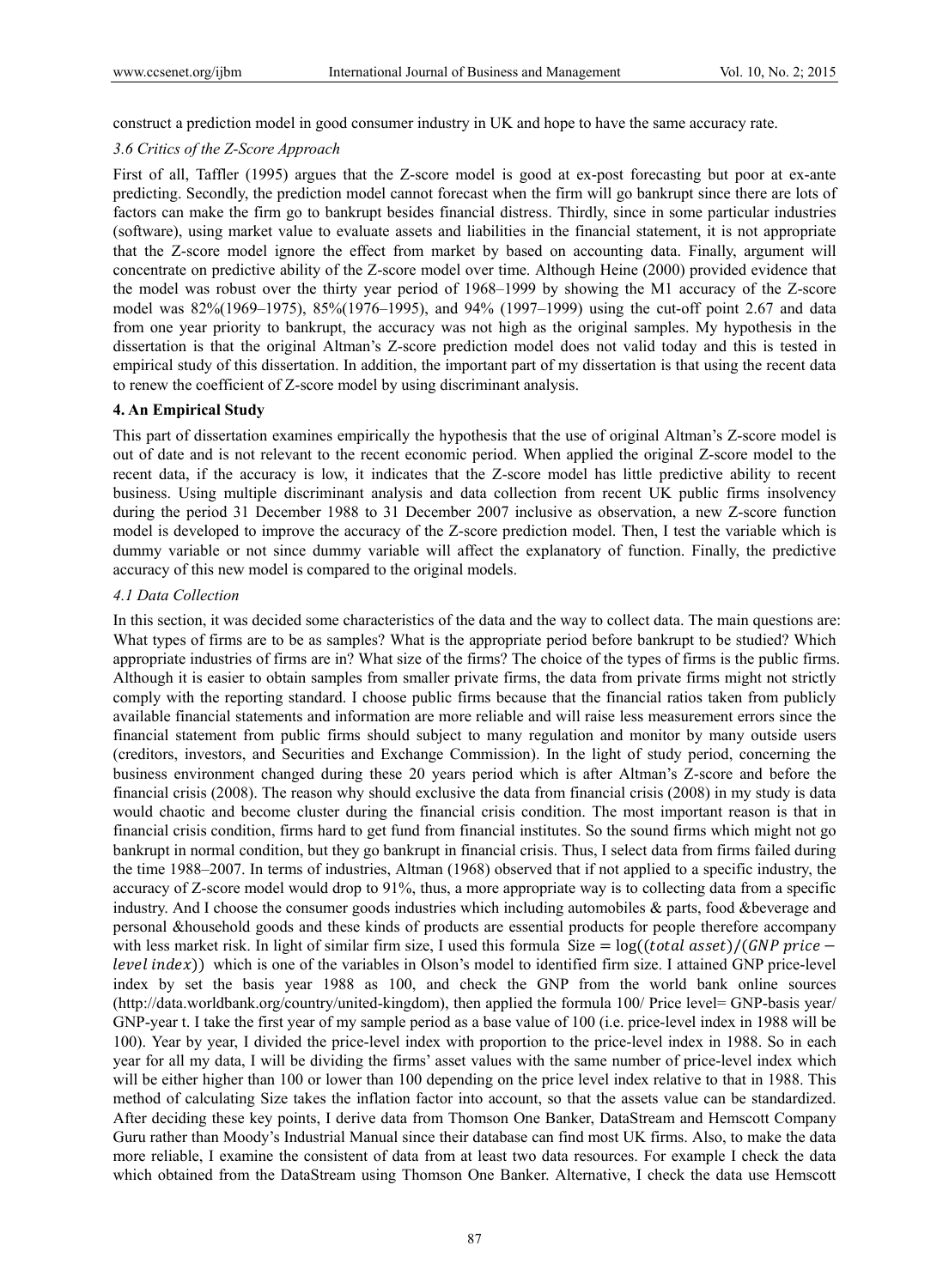# Company Guru.

# 4.1.1 Selection of Failed Firms

The most appropriate way to determine and construct a list of public firms in consumer goods within the period was to use the online website London Gazette which specializes in recording and disseminating official, regulatory and legal information, since it is legal requirement by all insolvency processes to advertise here as part of their procedure. According to the statement of the key definition of insolvency as I mention at previous section, I use this online resource. I found out 198 public firms were identified as meeting my selection criteria, 71 in administration, 97 in voluntary liquidation, 24 in compulsory liquidation, 4 in administrative receivership and 2 subject to company voluntary arrangement. I collect the name and the code of the firms which meet my selection criteria (which is consumer goods industries in UK). The next step was to search the ratios of these firms through the Thomson One Banker, DataStream and Hemscott Company Guru. But there are only 82 firms which are obtainable due to firms may be dropped, merged, restructuring, liquidated, no account filings, rebranding etc. In addition, I observe the data from firms that one year before insolvency since the most accuracy of original Z-score run by Altman (1968) is one year before firm insolvency. Variables included total assets, total liabilities, current working capital, Earning before Interest and Tax, Sales and the market value of equity which is the number of share multiple the share price. For the long time period (20 years), I use the annual inflation rate to adjust the value into the present value since this is more comparable than the value in the year that happen. For example, if the firm one year before bankrupt is 2000, then I check the inflation rate from the online source (www.rateinlation.com) and calculated the future value in 2007. I use the future value of the failed firms rather than discounted the non-failed firm into the present value which the year the bankruptcy happen due to I do not know whether the non-failed firm been established or not in the year that the matched firm failed.

# 4.1.2 Selection of Non-Failed Firms

The selection of the non-failed firms was using the similar approach. First step is to search firms in the consumer goods with matched size as failed firms. The size of firms is selected within no more than 20% significant to mean value. Then, I double check the properties of the firms using the website Hemscott Company Guru. After identity, I use online sources (firm's official website) to find the variables I need to analysis. Several firms still data unavailable, so ignore those firms, thereby only 72 firms can be used for analysis. For the time period of the non-bankrupt firms, I choose the latest year which is the year 2007, since this is the year before financial crisis and also the data in latest year can make a comparison to the data of bankrupt firms which being calculated to future value in 2007.

#### 4.1.3 Final Samples

To minimize the measurement error, I use the same methodology to choose the observations. From the 82 failed firms, 17 were removed due to too large for analysis while 15 were too small or unreliable data. Therefore, each group of bankrupt firms and non-bankrupt firms has 50 firms. And I divided the samples into two, the first part is used to renew the coefficient of Original Z-score model and the second part is used to test the accuracy of the model. The first part sample contains 25 bankrupt firms and 25 matched non-bankrupt firms and the same as the second part sample (hold-out sample).

# *4.2 Testing the Original Altman's Z-Score Model*

This section examines the Altman's Z-score model to determine whether the high predictive ability that Altman claimed is still valid in recent business environment and further discuss the results. I use hold out samples to examine the original Altman's Z-score and the result as follow:

This table shows the name, the value of ratios of my sample for failed firms and also shows the value of Z-score after using the original Z-score model and the predictive status.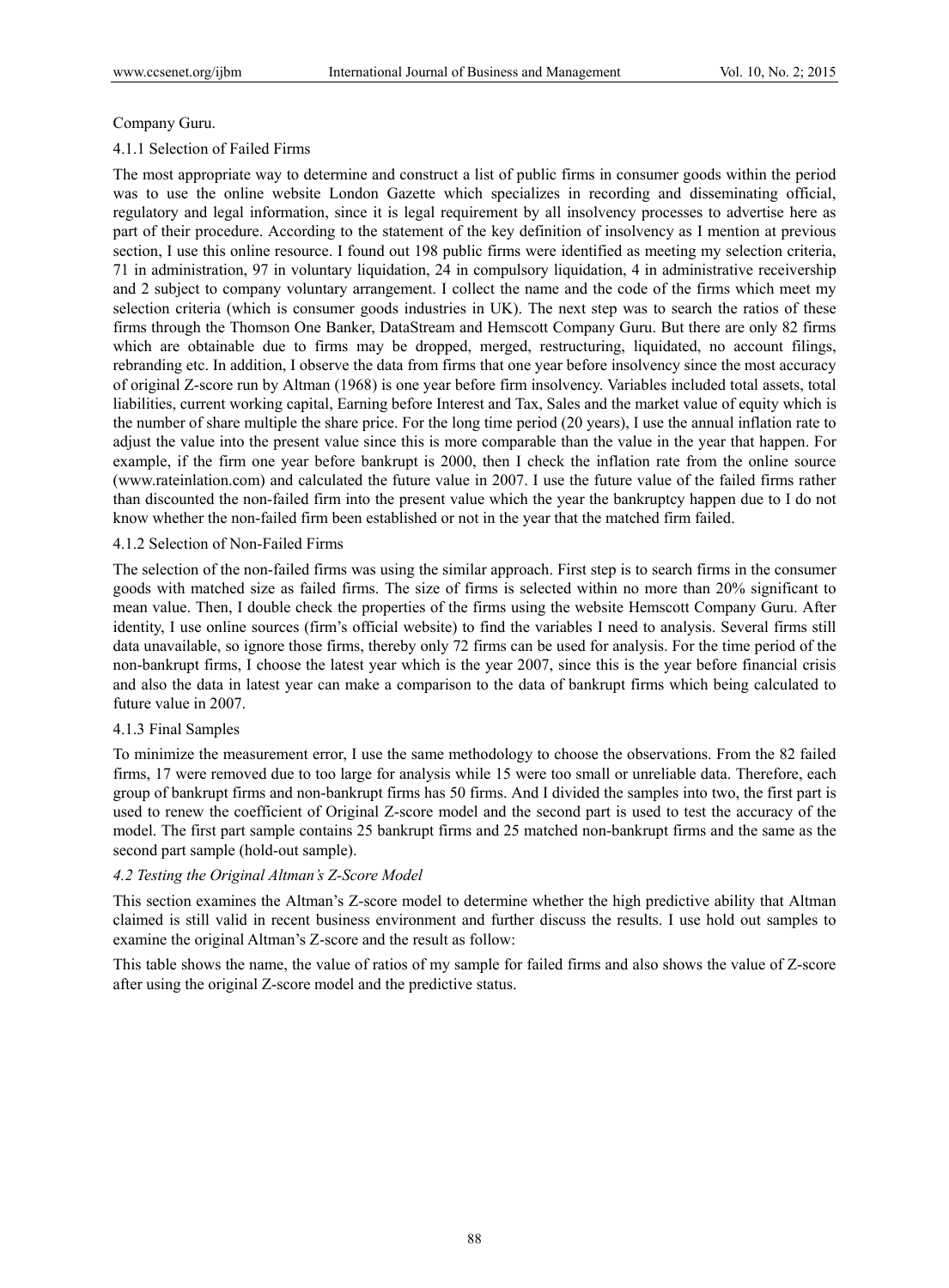| Part 2                         | WC/TA     | EBIT/TA   | S/TA  | <b>MVE/TL</b> | RE/TA | Z-score | Prediction   |
|--------------------------------|-----------|-----------|-------|---------------|-------|---------|--------------|
| Albert Fisher Group            | $-0.0368$ | $-0.0104$ | 2.776 | 0.1746        | 0.002 | 2.777   | NB           |
| <b>ARLA FOODS UK PLC</b>       | $-0.3472$ | 0.0668    | 2.423 | 0.6456        | 0.076 | 2.697   | NB           |
| <b>ARMITAGE BROTHERS</b>       | 0.3199    | 0.0442    | 1.307 | 1.6237        | 0.110 | 2.952   | NB           |
| SIDNEY C. BANKS PLC            | 0.2182    | 0.0530    | 4.090 | 0.6360        | 0.001 | 4.869   | NB           |
| <b>AQUARIUS</b>                | $-0.0045$ | $-0.1545$ | 1.674 | 0.1018        | 0.135 | 1.393   | $\mathbf B$  |
| <b>BERADIN HOLDINGS PLC</b>    | 0.0672    | 0.0151    | 0.056 | 0.0507        | 0.222 | 0.527   | $\mathbf B$  |
| <b>BERTAM HOLDINGS PLC</b>     | 0.1244    | 0.0459    | 0.117 | 0.0271        | 0.002 | 0.436   | B            |
| <b>BOOKER PLC</b>              | $-0.0715$ | $-0.1016$ | 4.366 | 0.4563        | 0.012 | 4.193   | NB           |
| <b>BORTHWICKS PLC</b>          | 0.1203    | 0.1064    | 1.693 | 0.0026        | 0.031 | 2.217   | NB           |
| <b>BRAKE BROS PLC</b>          | $-0.0906$ | 0.0685    | 2.463 | 0.9347        | 0.007 | 3.126   | NB           |
| <b>BANNER HOMES GROUP</b>      | 0.3700    | 0.2469    | 1.242 | 0.0012        | 0.070 | 2.587   | B            |
| <b>BETT PLC</b>                | 0.5958    | 0.1452    | 0.898 | 0.8394        | 0.071 | 2.687   | NB           |
| <b>BLACK ARROW GROUP</b>       | 0.4339    | 0.2223    | 0.487 | 0.0032        | 0.022 | 1.769   | B            |
| <b>BLP GROUP PLC</b>           | 0.0623    | 0.4135    | 0.959 | 0.3618        | 0.043 | 2.667   | $\mathbf B$  |
| <b>BOGOD GROUP PLC</b>         | 0.3843    | 0.0470    | 1.470 | 0.1920        | 0.055 | 2.264   | B            |
| <b>BRITISH BLDG &amp; ENG</b>  | 0.0320    | $-0.0360$ | 0.950 | 0.2461        | 0.066 | 1.101   | $\mathbf B$  |
| <b>BRYANT GROUP PLC</b>        | 0.7109    | 0.1579    | 1.156 | 0.0014        | 0.145 | 2.723   | NB           |
| <b>BULLERS PLC</b>             | $-0.2341$ | $-0.0569$ | 0.831 | 0.5513        | 0.075 | 0.789   | $\mathbf B$  |
| <b>CADBURY PLC</b>             | $-0.0864$ | 0.0613    | 0.618 | 0.0016        | 0.002 | 0.714   | $\, {\bf B}$ |
| <b>CANTERBURY FOODS</b>        | $-0.0169$ | $-0.0336$ | 1.248 | 0.4565        | 0.060 | 1.462   | $\mathbf B$  |
| <b>CAVAGHAN &amp; GREY GRP</b> | $-0.0742$ | 0.0915    | 1.767 | 0.9520        | 0.047 | 2.599   | $\mathbf B$  |
| <b>CHAMPION PLC</b>            | $-0.0243$ | 0.0447    | 0.770 | 0.9600        | 0.005 | 1.463   | B            |
| <b>CALA PLC</b>                | 0.6440    | 0.1486    | 2.268 | 0.0023        | 0.138 | 3.703   | NB           |
| <b>BELLWINCH PLC</b>           | 0.5813    | 0.0949    | 0.710 | 0.3619        | 0.139 | 2.125   | $\mathbf B$  |
| <b>ASSOCIATED FISHERIES</b>    | 0.1874    | 0.0704    | 1.425 | 0.9183        | 0.002 | 2.421   | B            |

#### Table 1. Prediction of dead firms

*Notes.* B means Bankrupt firm, NB means non-bankrupt firm.

Table 2 shows the name, the value of ratios of my sample for non-failed firms and also shows the value of Z-score after using the original Z-score model and the predictive status.

# Table 2. Prediction of active firms

| Part <sub>2</sub>          | WC/TA    | EBIT/TA  | S/TA  | <b>MVE/TL</b> | RE/TA | Z-score | Prediction     |
|----------------------------|----------|----------|-------|---------------|-------|---------|----------------|
| ANGLO-EASTERN PLANTS       | $-0.008$ | 0.032    | 0.157 | 1.776         | 0.324 | 1.769   | $\overline{B}$ |
| <b>ASSOCIATED BRITISH</b>  | 0.067    | 0.071    | 0.935 | 2.910         | 0.297 | 3.401   | NB             |
| <b>CARR'S MILLING INDS</b> | 0.112    | 0.083    | 2.865 | 0.485         | 0.312 | 3.972   | NB             |
| <b>CRANSWICK PLC</b>       | 0.005    | 0.179    | 3.123 | 2.081         | 0.117 | 5.099   | NB             |
| DAIRY CREST GROUP          | 0.210    | 0.064    | 1.751 | 1.035         | 0.125 | 2.991   | NB             |
| DEVRO PLC                  | 0.288    | 0.109    | 1.039 | 0.908         | 0.239 | 2.612   | B              |
| <b>FINSBURY FOOD GROUP</b> | $-0.006$ | 0.020    | 1.361 | 0.669         | 0.266 | 2.181   | $\overline{B}$ |
| <b>HIDONG ESTATE PLC</b>   | 0.137    | 0.002    | 0.175 | 10.676        | 0.166 | 6.981   | NB             |
| <b>M.P. EVANS</b>          | 0.075    | 0.144    | 0.150 | 15.040        | 0.147 | 9.943   | NB             |
| <b>NARBOROUGH PLANT</b>    | 0.052    | 0.225    | 0.058 | 3.352         | 0.168 | 3.110   | NB             |
| NEUTRAHEALTH PLC           | 0.069    | 0.062    | 0.441 | 4.189         | 0.157 | 3.457   | NB             |
| NORTHERN FOODS PLC         | 0.057    | 0.174    | 2.235 | 3.801         | 0.121 | 5.305   | NB             |
| PREMIER FOODS PLC          | $-0.038$ | 0.018    | 0.549 | 0.862         | 0.112 | 1.230   | B              |
| PROVEXIS PLC               | 0.282    | $-2.644$ | 0.232 | 42.651        | 0.151 | 17.645  | NB             |
| PURECIRCLE LIMITED         | 0.449    | 0.040    | 0.342 | 2.743         | 0.143 | 2.854   | NB             |
| R.E.A. HOLDINGS PLC        | 0.086    | 0.055    | 1.221 | 0.736         | 0.150 | 2.144   | B              |
| REAL GOOD FOOD CO          | 0.032    | 0.054    | 1.638 | 0.667         | 0.145 | 2.442   | B              |
| ROBERT WISEMAN             | $-0.104$ | 0.133    | 2.011 | 1.129         | 0.156 | 3.200   | NB             |
| <b>SORBIC INTERNATL</b>    | 0.238    | 0.201    | 0.680 | 0.569         | 0.103 | 2.108   | B              |
| TATE & LYLE PLC            | 0.054    | 0.081    | 1.341 | 1.110         | 0.144 | 2.527   | B              |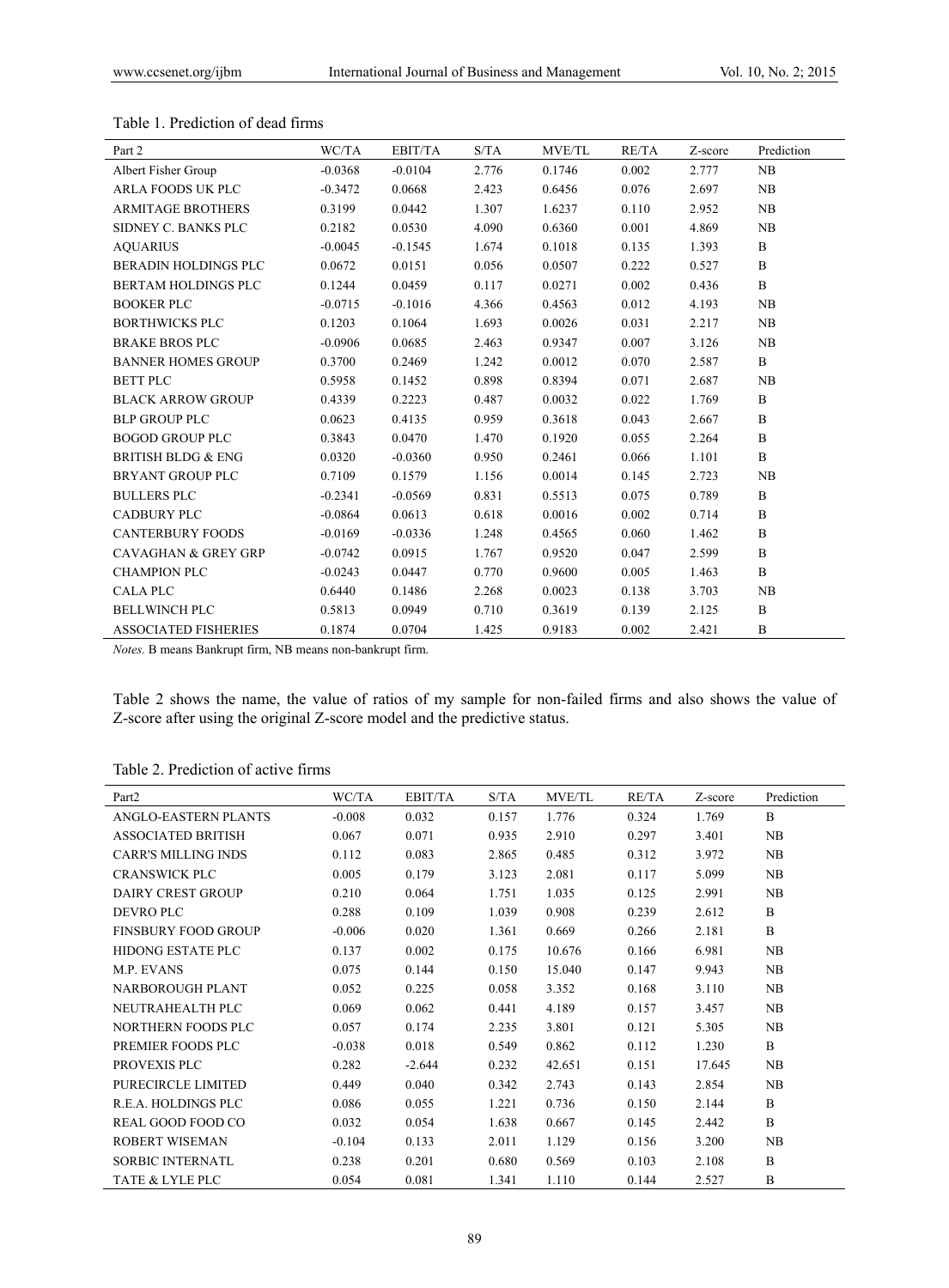| UKRPRODUCT GROUP | 0.126    | 0.177    | 2.037 | 2.668  | 0.132 | 4.537  | NΒ |  |
|------------------|----------|----------|-------|--------|-------|--------|----|--|
| UNILEVER PLC     | 0.120    | 0.175    | 1.730 | 0.581  | 0.173 | 3.027  | NΒ |  |
| UNIO PLC         | $-0.003$ | 0.120    | 2.471 | 1.705  | 0.139 | 4.057  | NB |  |
| WALCOM GROUP LTD | 0.534    | $-0.184$ | 0.712 | 39.814 | 0.187 | 24.890 | NΒ |  |
| WYNNSTAY GROUP   | 0.229    | 0.060    | 2.338 | 1.064  | 0.149 | 3.633  | NB |  |
| ZETAR PLC        | 0.026    | 0.089    | .386  | .665   | 0.133 | 2.883  | NB |  |

Table 3 shows the result of prediction, when comparing to the actual status. Also it indicates the error of prediction.

Table 3. The result of prediction

| Actual<br>Predicted | Bankrupt Non-bankrupt Total number |  |
|---------------------|------------------------------------|--|
| Bankrupt            |                                    |  |
| Non-bankrupt        |                                    |  |

This table shows the number of correct and error for prediction. Also, the correct rate of prediction.

Table 4. The correct rate for prediction

|              | Correct      | Correct% | Error | Total number |
|--------------|--------------|----------|-------|--------------|
| Bankrupt     |              | 60%      | 10    | 20           |
| Non-bankrupt |              | 68%      |       | 25           |
| Overall      | $\sim$<br>32 | 64%      | 18    | 50           |

This table shows that the number of type I and type II errors separately and the percentage of each of them is account for the total error.

Table 5. The error of prediction

| Type I error  | Type II error | Total error |
|---------------|---------------|-------------|
| <sup>10</sup> |               | 18          |
| 20%           | 16%           | 36%         |

Before interpreting the result of testing the original Z-score model, I give an introduction of the type I and type II error and the relationship of these two errors with the cut-off point of the prediction model. The concept of any prediction model is to find an appropriate position to allocate the cut-off point which minimises these misclassification errors. More specific, two types of misclassification errors in statistical process are type I error and type II errors. Type I error is rejecting a null hypothesis which is true while a type II error is fail to reject a null hypothesis which is false. In other words, type I error in prediction model means predicting a failed firm will not go bankrupt and type II error is predicting a non-failed firm to be bankrupt. To minimize the misclassification errors, it determined by the place of cut-off point, but if you minimize type I errors, it will raise the type II errors (or vice versa) since type I errors (%) plus type II errors (%) equal to 100%. Usually the institutions which granting a loan will place the cut-off point with the concept of prudent that to minimize the type I error is really importance. A small example of a bank might illustrate the balance of type I and type II errors. A bank wishes to evaluate a client's loan to meet their repayment obligations should a loan be granted. A prediction model is used to predicting which firms will become bankrupt in loan period. The banks' priority is to not lend any money to those firms which it suspects will become bankrupt or default on its obligations i.e., reduce the number of type I errors. It would be possible to completely remove any chance of such an error by raising the cut-off point of the model subjective high the bank in fact will not lend any money to any firms thus by failing to offer any loans to worthy applicants (type II errors) and not doing any business at all. Thus, although reducing type I errors is of high importance it must not be done at the expense of creating an unnecessary number of type II errors. A balance must be carefully make between type I errors and type II errors on the choice of the appropriate cut-off point of the prediction model.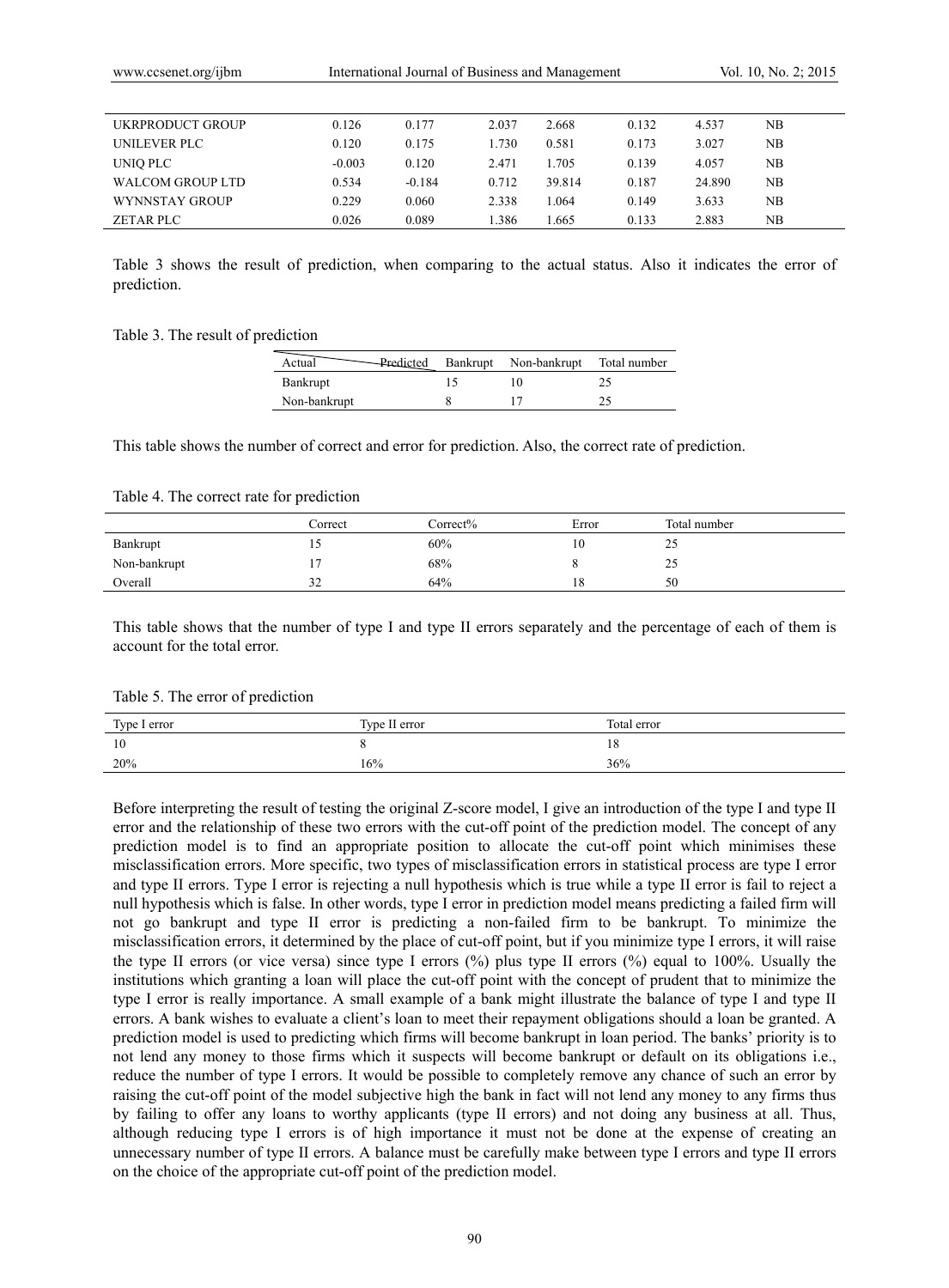Although Heine (2000) shows the type I accuracy of Z-score over 30 years is 82%-94%, but purely in consumer goods industry, the Z-score is not accurate as he claimed. As table 4.5 and 4.5 shown, there is only 80% type I accuracy, and the total error is 36% which including 20% type I error and 16% type II error. It shows little predictive ability of Original Altman's Z-score. And Heine (2000) didn't show the M2 accuracy of Z-score and only mention of the M2 error of his study has increased to about 15%-20% which is not specific enough. For example, if the M2 accuracy is 16% the same M2 accuracy as my tested sample showed in Table 4:5 then the accuracy of the Z-score model will be only 64%. This result is not accurate as the original result which is 94% and 97% for Type I and Type II errors respectively. Also the accuracy of the M1 is not too low since I regard that the grey area between 1.8 and 2.67 set by Altman as the bankrupt groups. Thus, the accuracy of Z-score model is not as high as which claimed by Altman (1968) thereby the appropriate cut-off point still need to be reset to increase the accuracy. Since the low accuracy of the Altman's Z-score might due to the appropriateness of the cut-off point and also the parameters of the Z-score model would shift over year, I run the multiple discriminant analysis to formulating the Original Altman's Z-score by using recent more relevant data from good consumer industry.

#### *4.3 The Methodology (Multiple Discriminant Analysis)*

I am aiming to use multiple discriminate function analysis to establish the formula which can correctly distinguish the samples into bankrupt groups and non-bankrupt groups. To predicting the status of business, multiple discriminant Analysis undertakes the same task as multiple linear regression which is used to cases where the predictor  $(X)$  is an interval variable on the Y axis so that the combination of independent variables will, through the regression formula, produce estimated mean population numerical Y values for given values of weighted combinations of X values. Moreover, the dependent is classified with the predictors (independent variables) at interval level. And in this case, the predictor variables are Current working capital/ Total assets, Earning before interest and tax/ Total assets, Sales/ Total assets, Retained Earning/ Total asset and Market value of equity/ total liabilities. However, since logistic regression of those predictors can be of any level of measurement, multiple discriminant analysis unlike logistic regression that is confined to a dichotomous dependent variable, the discriminant analysis requires more than two groups. In this study, there are two groups which are bankrupt and non-bankrupt groups. A linear equation will classify the cases into either bankrupt group or non-bankrupt group which the group they belong to. The equation is express as follow:

$$
D = V_1 X_1 + V_2 X_2 + V_3 X_3 + V_4 X_4 + V_5 X_5
$$

Where D= discriminate function;

V=the discriminate coefficient or weight for that variable;

 $X_1$ =Working capital/ total asset;

 $X_2$ =Earning Before Interest and Tax/total asset;

 $X_3$ = Sales/ total asset;

 $X_4$ =Retained earning/total asset;

 $X_5$ =Market Value of Equity/Total liabilities.

In addition, the coefficients of predictors maximize the distance between the means of each group (bankrupt and non-bankrupt). Standardized discriminate coefficients can also be used and the larger the weights, the better the predictors.

#### 4.3.1 The Assumptions

According to Agresti (1996), there are some major underlying assumptions of discriminate analysis are:

1) The observations are a random sample; Observations of my empirical study are collecting from the online resources in similar size and the same industry, they are randomly selected.

2) Each predictor variable is normally distributed. As I mentioned in previous section, the predictors which are financial ratios are unlikely to be exactly normality. But they can be nearly normality after data transformation into logistic. So I transform the data into logistic by SPSS transform function.

3) Each of the allocations for the dependent categories in the initial classification are correctly classified; Since the bankrupt firms are double check by the London Gazette while the data from non-bankrupt firms are download from the online resources, they have been correctly classified.

4) They must be at least two groups or categories, with each case belonging to only one group so that the groups are mutually exclusive and collectively exhaustive. In my study, all cases can be classified into either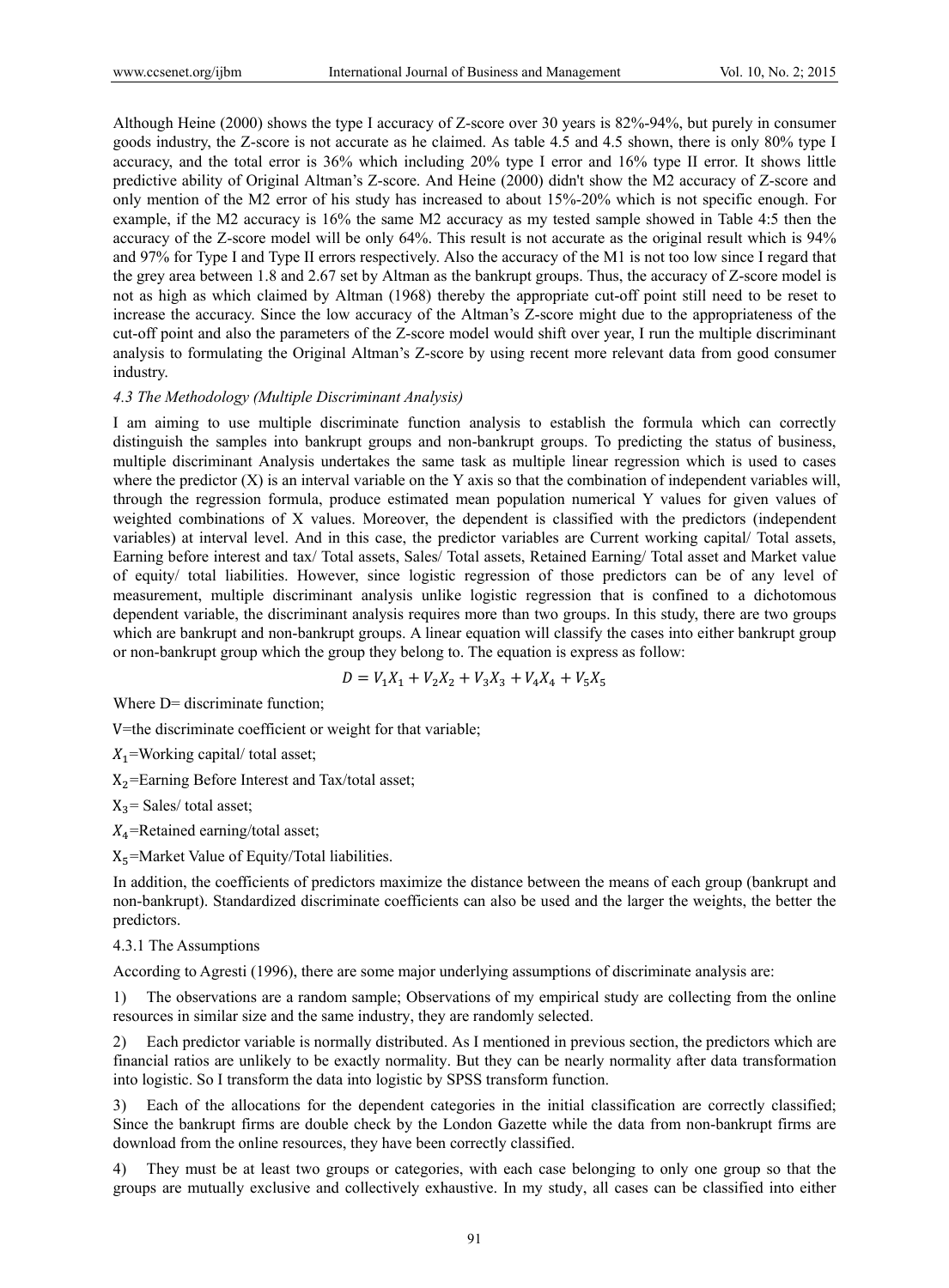bankrupt groups or non-bankrupt groups.

5) Each group or category must be well defined, clearly differentiated from any other groups and natural. Obviously, the bankrupt firms and non-bankrupt firms are easily identifiable gaps at the points of division and the groups are defined before collecting the data.

6) The attributes used to separate the groups should discriminate quite clearly between the groups so that group overlap is clearly non-existent or minimal;

This point has been proved by Altman's Z-score model that the predictors (working capital/total assets, market value of equity/total liabilities, retained earnings/ total assets, sales/total assets, EBIT/total assets) can clearly distinguish between bankrupt and non-bankrupt groups, which has been mention at previous section.

7) Group sizes of the dependent should not be grossly different and should be at least five times the number of independent variables; From the formula, we can seen that the predictors( $X_1, X_2, X_3, X_4, X_5$ ) is five times the number of independent variable (D).

Thus, apart from the randomness and the normality of the data still not being tested, the properties of my observation and the situations of my study are subject to discriminate analysis. And I will test the hypothesis in the next section which is section 4.5.2.

## 4.3.2 Test of Hypothesis

This section will test the assumptions of discriminant analysis which have been mentioned before (in section 4.5.1) in order to minimize the measurement errors when using multiple discriminant analysis.

## 4.3.2.1 Test of Randomness

For the randomness assumption, it states that the observations should be random sample. Thus I test the randomness of the samples separately by using the Geary Test which is a nonparametric test that is used to test the randomness in sample data. The null hypothesis of the Geary Test is that the distributions of the two continuous data sets are the same, while the alternative hypothesis will be the opposite of the null hypothesis. If the P-value fall in the significant level, then the null hypothesis being rejected. And this means there is not enough evidence to say the sample are the same. Also I will double check the result by using the correlation within variables. The output of randomness test of data is shown as follow:

Where VAR0002, VAR0003, VAR0004, VAR0005 and VAR0006 repressed current working capital/total asset, EBIT/total asset, Sales/total asset, Market value of equity/total liabilities and Retained Earning of total asset respectively.

|                 |    | Mean   | Std. Deviation | Minimum | Maximum |  |
|-----------------|----|--------|----------------|---------|---------|--|
| <b>VAR00002</b> | 50 | .2128  | .24379         | $-.36$  | .70     |  |
| <b>VAR00003</b> | 50 | .0676  | .13576         | $-.50$  | .25     |  |
| <b>VAR00004</b> | 50 | 1.2659 | .70325         | .14     | 4.52    |  |
| <b>VAR00005</b> | 50 | 1.5659 | 1.77122        | .00     | 7.54    |  |
| <b>VAR00006</b> | 50 | .0978  | .05419         | .00     | .18     |  |

| Table 6. Descriptive statistics of all predictors |  |  |
|---------------------------------------------------|--|--|
|                                                   |  |  |

For information about Median, Kurtosis and Skewness of predictors, I show and illustrate them in the next section (table 8).

Table 7 shows that the significant of the Geary test and the null hypothesis of Geary test is that the distributions of the two continuous data sets are the same, which means they are not random. Thus, Geary test can be used to test randomness of the data and VAR0002, VAR0003, VAR0004, VAR0005 and VAR0006 repressed current working capital/total asset, EBIT/total asset, Sales/total asset, Market value of equity/total liabilities and Retained Earning of total asset respectively.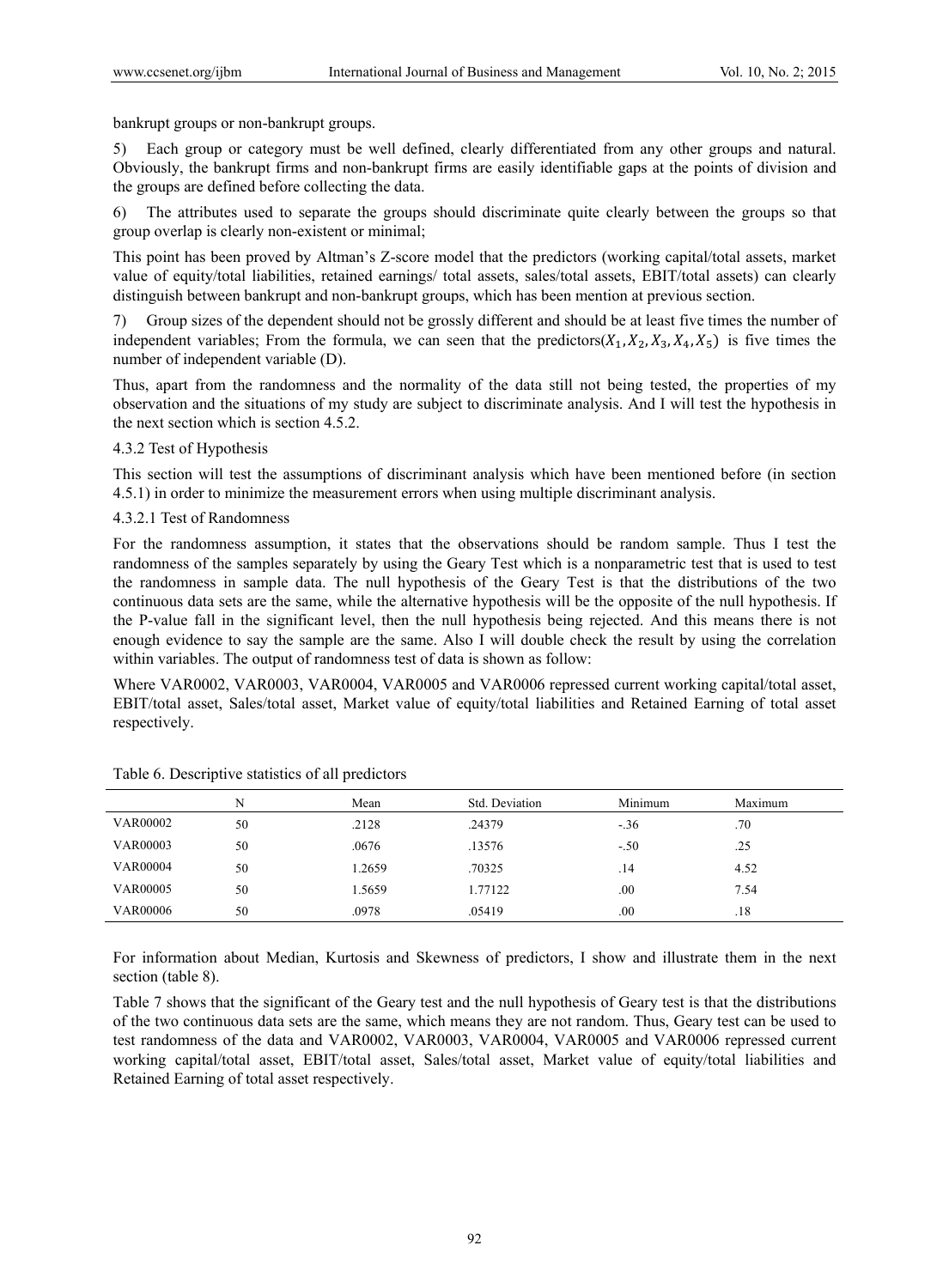|                                   | <b>VAR00002</b> | <b>VAR00003</b> | <b>VAR00004</b> | <b>VAR00005</b> | <b>VAR00006</b> |
|-----------------------------------|-----------------|-----------------|-----------------|-----------------|-----------------|
| Test Value $(a)$                  | .20             | .10             | 1.15            | .78             | .10             |
| Cases < Test Value                | 25              | 25              | 25              | 25              | 25              |
| $\text{Case} = \text{Test Value}$ | 25              | 25              | 25              | 25              | 25              |
| <b>Total Cases</b>                | 50              | 50              | 50              | 50              | 50              |
| Number of Runs                    | 23              | 26              | 26              | 6               | 6               |
| Z                                 | $-.857$         | .000            | .000            | $-5.715$        | $-5.715$        |
| $Sig. (2-tailed)$                 | .391            | 1.000           | 1.000           | .000            | .000            |

#### Table 7. Geary test

*Note.* a Median.

As we can see from Geary test (table 7), in 5% significant level, the significances of variables that the current working capital/total assets, EBIT/total assets and the sales/total assets from the table which is 0.391, 1.000 and 1.000 individually are greater than 0.05, in other words, we reject the null hypothesis while there is insufficient evidence to support that the variables (market value of equity/total liabilities and retained Earning/total assets) have the same distribution. It indicates that, the variables (market value of equity/total liabilities and retained Earning/total assets) are random. And variables including current working capital/total assets, EBIT/total assets and the sales/total assets seem to be not random and it might due to firms with similar size and within same industries will have similar value in variables. However, this result is reasonable since these variables have little contribution to distinguish between failed firms and non-failed firms. Finally, the result indicates, the data of variables including current working capital/total asset, EBIT/total asset, Sales/total asset is random thereby they subject to the assumption of the discriminant analysis.

## 4.3.2.2 Test of Normality

Before I use the discriminant analysis technique, it is necessary to test whether distribution of data are normally distributed. Firstly, I transform the data into natural logarithms since in terms of finance, the long term data of variables can be derived from the short term data of variables when data has log-normally distributed. Also, in probability theory, if a random variable X is normally distributed, then  $exp(x)$  has a log-normal distribution. Then, I check the skewness and kurtosis of variables by using SPSS function and show as following tables (table 8).

Where VAR0002, VAR0003, VAR0004, VAR0005 and VAR0006 repressed current working capital/total asset, EBIT/total asset, Sales/total asset, Market value of equity/total liabilities and Retained Earning of total asset respectively.

|                    | N         | Minimum   | Maximum   | Mean      | <b>Std Deviation</b> | <b>Skewness</b> |            | Kurtosis  |            |
|--------------------|-----------|-----------|-----------|-----------|----------------------|-----------------|------------|-----------|------------|
|                    | Statistic | Statistic | Statistic | Statistic | Statistic            | Statistic       | Std. Error | Statistic | Std. Error |
| <b>VAR00002</b>    | 50        | .36       | .70       | .2128     | .24379               | .118            | .337       | .209      | .662       |
| <b>VAR00003</b>    | 50        | .50       | .25       | .0676     | .13576               | $-2.750$        | .337       | 8.887     | .662       |
| <b>VAR00004</b>    | 50        | .14       | 4.52      | 1.2659    | .70325               | 2.100           | .337       | 8.437     | .662       |
| <b>VAR00005</b>    | 50        | .00       | 7.54      | 1.5659    | 1.77122              | 1.261           | .337       | 1.233     | .662       |
| <b>VAR00006</b>    | 50        | .00       | .18       | .0978     | .05419               | $-.077$         | .337       | 1.238     | .662       |
| Valid N (listwise) | 50        |           |           |           |                      |                 |            |           |            |

Table 8. Descriptive statistics for all predictors

Table 8 illustrates that all of the variables except VAR00003 and VAR00004, have skewness statistics within [-2, 2], indicating that they are approximately normal. The kurtosis statistics, in table, illustrate the same indication as skewness statistics since VAR00003 and VAR00004 have large positive value for the kurtosis statistic.

Unlike the regression, stem-and-leaf plots in discriminant analysis cannot indicate the normality of variables. So, I double check the normality of variables by using Kolmogorov-Smirnov test rather than stem-and-leaf plots.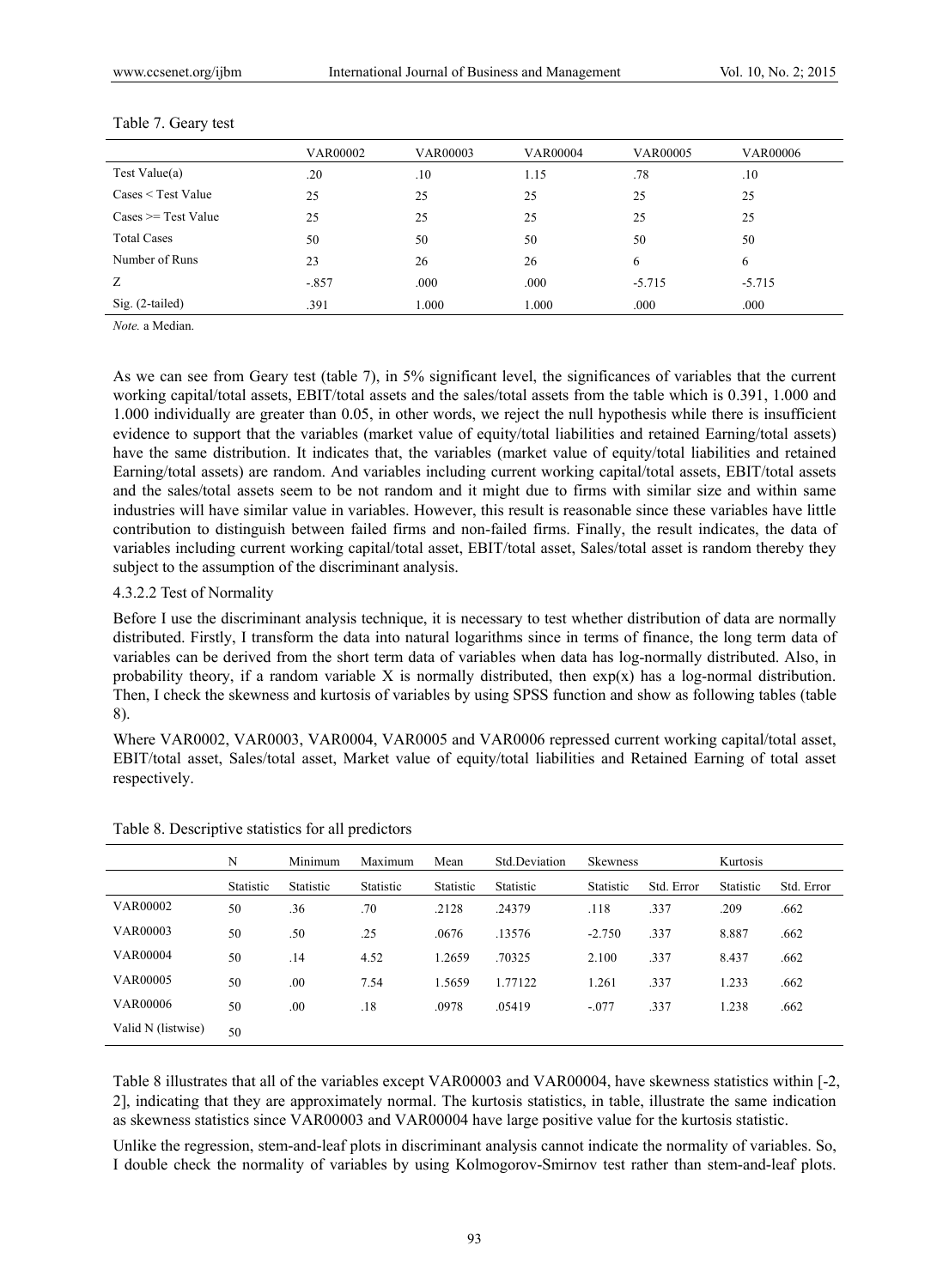The null hypothesis of Kolmogorov-Smirnov test is that the data is subject to normal distribution. The result as follow:

This illustrates the results of the Kolmogorov-Smirnov test of normality for wach of the predictors, where VAR0002 is working capital/total asset, VAR0003 (EBIT/total asset), VAR0004 (Sales/total asset), VAR0005 (Market value of equity/total liabilities) and VAR0006 (Retained Earning of total asset respectively).

|  |  |  | Table 9. Kolmogorov-Smirnov test of normality |
|--|--|--|-----------------------------------------------|
|--|--|--|-----------------------------------------------|

|                 | Kolmogorov-Smirnov Z Statistic | df   |
|-----------------|--------------------------------|------|
| <b>VAR00002</b> | .747                           | .632 |
| <b>VAR00003</b> | 1.461                          | .028 |
| <b>VAR00004</b> | .771                           | .591 |
| <b>VAR00005</b> | 1.333                          | .057 |
| <b>VAR00006</b> | .768                           | .598 |

*Note.* \*Significant at the 0.01 level.

The table 9 illustrates that none of variables rejected the null hypothesis that the data is subject to normal distribution. This means all variables are subject to normal distribution in 99% confidence level. So, the data fulfills the assumption of discriminant analysis.

However, other points of assumption such as at least two groups of the discriminant analysis, for one formula should at least 5 predictors are illustrated by the statement at previous section (section 4.5.1, 7).

4.3.3 The Result of Renew the Coefficient of Z-Score Model

In this section, I using the SPSS software to run the discriminant analysis with the observations and I will interpret these tables and charts. 0 means bankrupt firms, 1 means non-bankrupt firms while V 010 means the actual status of the observations and where the working capital/ total asset is Var 002, EBIT/total asset (Var 003), Sales/ Total asset (Var 004), Market value of equity/ Total liabilities (Var 005) and Retain Earning of Total asset (Var 006) in SPSS.

Firstly, I examine the significant differences between dependent groups (bankrupt group and non-bankrupt group) on each of the independent variables using group means and ANOVA results data. The Group Statistics and Tests of Equality of Group Means tables will show this information. The idea of this process is to examine the group means and standard deviations to find out any significant group differences. The tables are as follow:

Table 10 contains the mean and standard deviations to test the statistical significant. where VAR0002 is working capital/total asset, VAR0003 (EBIT/total asset), VAR0004 (Sales/total asset), VAR0005 (Market value of equity/total liabilities) and VAR0006 (Retained Earning of total asset).

|                 |                 |        |                | Valid N (listwise) |          |  |
|-----------------|-----------------|--------|----------------|--------------------|----------|--|
| <b>VAR00010</b> |                 | Mean   | Std. Deviation | Unweighted         | Weighted |  |
| .00             | <b>VAR00002</b> | .1111  | .23033         | 25                 | 25.000   |  |
|                 | <b>VAR00003</b> | .0129  | .17196         | 25                 | 25.000   |  |
|                 | <b>VAR00004</b> | 1.1916 | .61438         | 25                 | 25.000   |  |
|                 | <b>VAR00005</b> | .2334  | .27952         | 25                 | 25.000   |  |
|                 | <b>VAR00006</b> | .0513  | .02945         | 25                 | 25.000   |  |
| 1.00            | <b>VAR00002</b> | .3146  | .21620         | 25                 | 25.000   |  |
|                 | <b>VAR00003</b> | .1222  | .04285         | 25                 | 25.000   |  |
|                 | <b>VAR00004</b> | 1.3402 | .78790         | 25                 | 25.000   |  |
|                 | <b>VAR00005</b> | 2.8985 | 1.62097        | 25                 | 25.000   |  |
|                 | <b>VAR00006</b> | .1443  | .02499         | 25                 | 25.000   |  |
| Total           | <b>VAR00002</b> | .2128  | .24379         | 50                 | 50.000   |  |
|                 | <b>VAR00003</b> | .0676  | .13576         | 50                 | 50.000   |  |
|                 | <b>VAR00004</b> | 1.2659 | .70325         | 50                 | 50.000   |  |
|                 | <b>VAR00005</b> | 1.5659 | 1.77122        | 50                 | 50.000   |  |
|                 | <b>VAR00006</b> | .0978  | .05419         | 50                 | 50.000   |  |

Table 10. Group statistics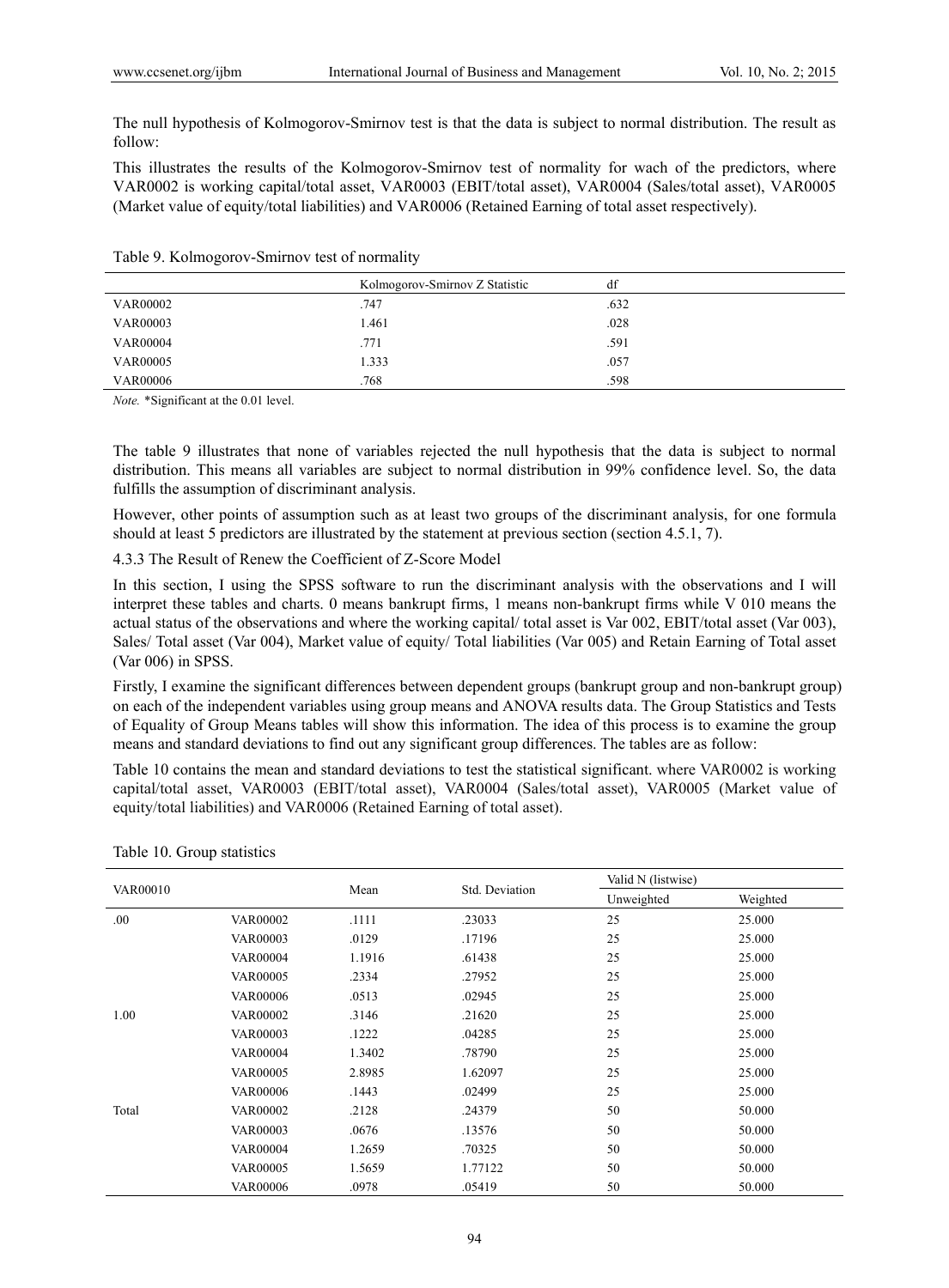This table contains Wilks' Lambda and mean differences of ANOVA(F) test which are the test of significance of variable's contributions to discriminant function. where VAR0002 is working capital/total asset, VAR0003 (EBIT/total asset), VAR0004 (Sales/total asset), VAR0005 (Market value of equity/total liabilities) and VAR0006 (Retained Earning/ total asset).

|                 | Wilks' Lambda |         | df1 | df2 | Sig. |
|-----------------|---------------|---------|-----|-----|------|
| <b>VAR00002</b> | .822          | 10.366  |     | 48  | .002 |
| <b>VAR00003</b> | .835          | 9.509   |     | 48  | .003 |
| <b>VAR00004</b> | .989          | .553    |     | 48  | .461 |
| <b>VAR00005</b> | .422          | 65.630  |     | 48  | .000 |
| <b>VAR00006</b> | .249          | 144.870 |     | 48  | .000 |

Table 11. Tests of equality of group means

Table 12 contains variance and co-variance between variables where VAR 0002 is working capital/total asset, VAR 0003 (EBIT/total asset), VAR 0004 (Sales/total asset), VAR 0005 (Market value of equity/total liabilities) and VAR 0006 (Retained Earning/ total asset).

Table 12. Pooled within-groups matrices

|             |                 | <b>VAR00002</b> | VAR00003 | <b>VAR00004</b> | <b>VAR00005</b> | <b>VAR00006</b> |
|-------------|-----------------|-----------------|----------|-----------------|-----------------|-----------------|
| Correlation | VAR00002        | 1.000           | .246     | $-322$          | .094            | $-.173$         |
|             | <b>VAR00003</b> | .246            | 1.000    | .116            | .150            | .061            |
|             | VAR00004        | $-322$          | .116     | 1.000           | $-.184$         | .098            |
|             | <b>VAR00005</b> | .094            | .150     | $-.184$         | 1.000           | $-.037$         |
|             | <b>VAR00006</b> | $-.173$         | .061     | .098            | $-.037$         | 1.000           |

Table 10 shows the differences of the means of independent variables between two groups are 0.2035, 0.1093, 0.1486, 2.6651, 0.093 respectively. As the greatest differences of the mean between two groups is VAR 0005 (Market value of equity/total liabilities), it makes significant contribution to distinguish two groups. Moreover, table 4.11 gives strong statistical evidence of significant differences between the mean of bankrupt firms and non-bankrupt firms for Var 005 (Market value of equity/total liabilities),Var 006 (Retained Earning/ total assets) having high value F's since the greater the value of ANOVA(F) test, the more the variable contribute to discriminate the status of business. Furthermore, table 4.12 shows the inter-correlation of these two variables (Market value of equity/total liabilities and Retained Earning/ total assets) is low. According to Robert A., inter-correlation denotes the correlation of independent variables among themselves, thereby inter-correlation is low, which means the relationship of these two variables will not have significant impact on their contribution in the formula However, I am concerning whether the variable 004 (Sales/total asset) is a dummy variable or not since the contribution of this variable is very low (0.553) while the inter-correlation of this variable is very high. So I will do further action to drop this variable from the function in order to test whether variable 004 (Sales/total asset) is a dummy variable or not. In addition, there are two groups in the analysis therefore only 1 function in the analysis. Then, I test the overall model fit by using the proportion of variance explained.

The table shows the eigenvalues which reflect how much of the variance in the canonical variates can be explained by the corresponding canonical correlation.

|          |            |               |              | Canonical   |
|----------|------------|---------------|--------------|-------------|
| Function | Eigenvalue | % of Variance | Cumulative % | Correlation |
|          | 5.148(a)   | 100.0         | 100.0        | 915         |

*Note.* a First 1 canonical discriminant functions were used in the analysis.

According to table 13, the canonical correlation is 0.915 and indicates the multiple-correlation between the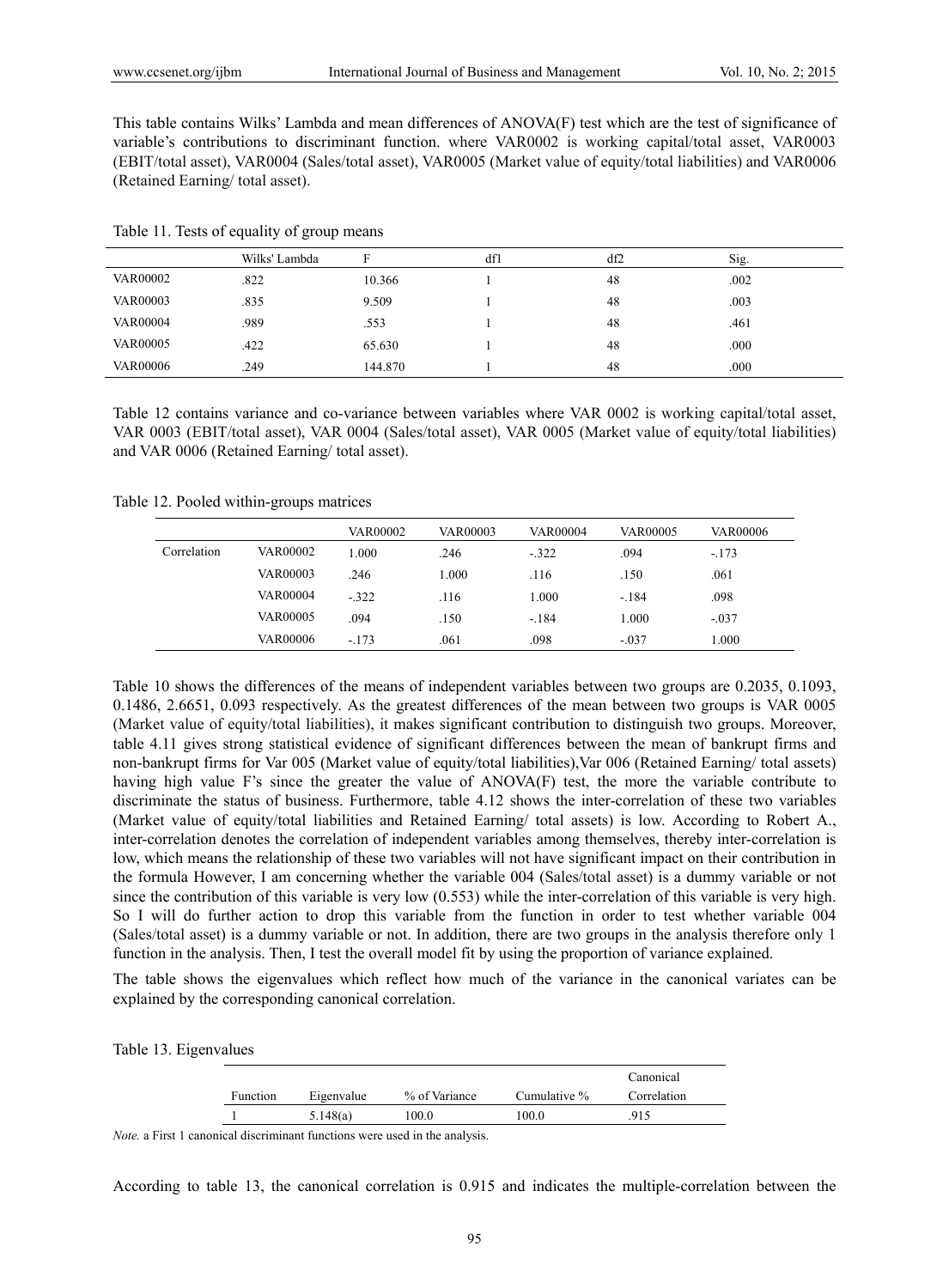independent variables and the discriminant function. Thus, it indicates that the model explains 83.7% (the square of 0.915) of the variance in the discriminant equation.

The table 14 shows the Wilks' Lambda to test the significant differences between groups of the centroid means on the independent variables.

| Table 14. Wilks' lambda |                     |        |            |    |      |
|-------------------------|---------------------|--------|------------|----|------|
|                         |                     | Wilks' |            |    |      |
|                         | Test of Function(s) | Lambda | Chi-square | df | Sig. |
|                         |                     | 163    | 82.637     |    | .000 |

To test the significant of the discriminant function, I use Wilk's Lambda which is a measure of the significant difference between groups of the centroid means on the predictors (independent variables). According to George H., the smaller the value of Wilks' Lambda, the greater the differences between the centroid mean. The table 14 shows Wilks' lambda is 0.163 and indicates that a highly significant function since in 95% confidence interval, P value of the test is 0.00 which means not reject the hypothesis and provides the proportion of total variability not explained so it is 16.3%.

The table 15 shows the contribution of independent variables to the discriminant function according to the observations and where VAR0002 is working capital/total asset, VAR0003 (EBIT/total asset), VAR0004 (Sales/total asset), VAR0005 (Market value of equity/total liabilities) and VAR0006 (Retained Earning/ total asset).

|                 | Function |  |
|-----------------|----------|--|
|                 |          |  |
| <b>VAR00002</b> | .372     |  |
| <b>VAR00003</b> | $-.052$  |  |
| <b>VAR00004</b> | .194     |  |
| <b>VAR00005</b> | .554     |  |
| <b>VAR00006</b> | .835     |  |

Table 15. Standardized canonical discriminant function coefficients

After that, I would like to see the discriminant coefficients (weights) in the function. Table 4.15 shows an index of the importance of each predictor like the standardized regression coefficients (beta's) did in multiple regression. Regarding the sign indicates the direction of the relationship, I consider the contribution of predictors with absolute value. The working capital/total asset, the market value of equity /total liabilities and retained earnings with large coefficients represent those that have strongly predictive ability to distinguish the bankrupt and non-bankrupt group while EBIT/total asset and Sales/ total asset are less successful as predictors.

The table 16 shows the correlations between the five observed discriminating variables and the discriminant function and where VAR0002 is working capital/total asset, VAR0003 (EBIT/total asset), VAR0004 (Sales/total asset), VAR0005 (Market value of equity/total liabilities) and VAR0006 (Retained Earning/ total asset).

|  |  | Table 16. Structure matrix |  |
|--|--|----------------------------|--|
|--|--|----------------------------|--|

|                 | Function |
|-----------------|----------|
|                 |          |
| <b>VAR00006</b> | .766     |
| <b>VAR00005</b> | .515     |
| <b>VAR00002</b> | .205     |
| <b>VAR00003</b> | .196     |
| <b>VAR00004</b> | .047     |

However, regard to the accuracy, researchers use the structure matrix rather than standardized canonical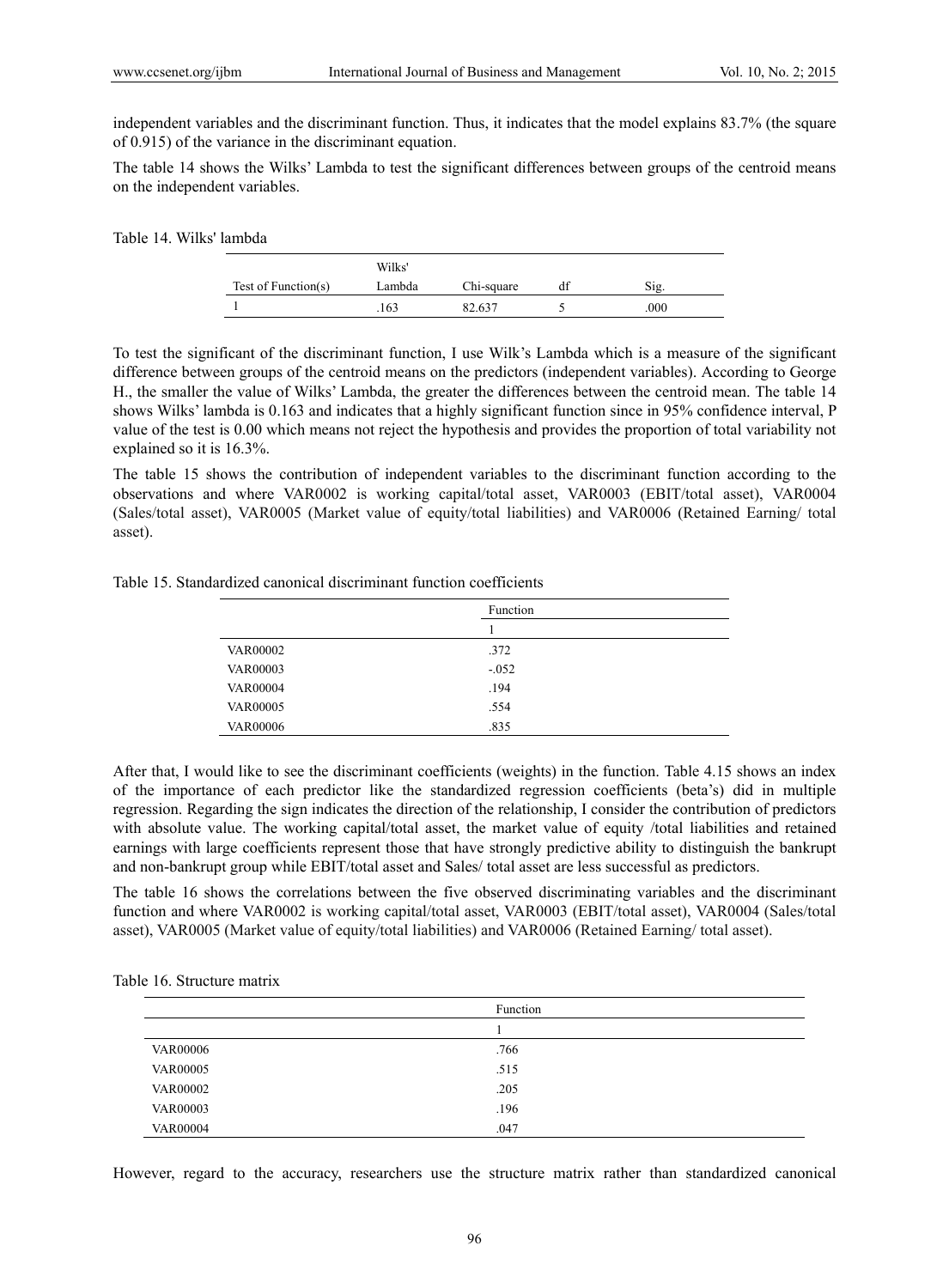discriminant function coefficients table to indicate the relative importance of the predictors. The coefficients of structure matrix (table 16) serve like factor loadings in factor analysis. According to Agresti (1996), the general cut-off point between important and less important variables is 0.30. In this case, the retained earnings/ total assets and market value of equity/ total liabilities are more important while the sales/ total assets ratio is the weakest predictor and consistent with the previous judgment from the table Tests of Equality of Group Means (Table 11).

The table shows the coefficient of the discriminant function based on the observations and where VAR0002 is working capital/total asset, VAR0003 (EBIT/total asset), VAR0004 (Sales/total asset), VAR0005 (Market value of equity/total liabilities) and VAR0006 (Retained Earning/ total asset).

|                 | Function<br>1 |
|-----------------|---------------|
| <b>VAR00002</b> | 1.667         |
| <b>VAR00003</b> | $-.416$       |
| <b>VAR00004</b> | .274          |
| <b>VAR00005</b> | .477          |
| <b>VAR00006</b> | 30.561        |
| (Constant)      | $-4.410$      |

Table 17. Canonical discriminant function coefficients

I can obtain the discriminant function from the canonical discriminant function coefficient (table 17) and which express as:

 $D = 1.667\,V2 - 4.16V3 + 0.274V4 + 0.477V5 + 30.561V6 - 4.41$ 

where VAR0002 is working capital/total asset, VAR0003 is EBIT/total asset, VAR0004 is Sales/total asset, VAR0005 is Market value of equity/total liabilities and VAR0006 is Retained Earning/ total asset.

Producing a score for D (discriminant score) for each case using the discriminante function, then case with D values smaller than the cut-off value are classified as belonging to one group while those with values greater are classified into the other group. In this case, the one with smaller D value belongs to bankrupt firm while the one with greater D value belongs to non-bankrupt firm.

The tables 18 shows the group means on the discriminant analysis where VAR00010 means the status of the firms, .00 means the bankrupt firms while 1.00 means the non-bankrupt firms.

Table 18. Functions at group centroids

|                 | Function |
|-----------------|----------|
| <b>VAR00010</b> |          |
| .00.            | $-2.223$ |
| 1.00            | 2.223    |

To identify the cut-off point, the group centroids can provide information about that. The group centroid is the group means of the predictor variables in bankrupt group and non-bankrupt group. The table 18 shows that bankrupt firms have a mean of -2.223 while non-bankrupt firms have a mean of 2.223. Firms have scores close to a centroid and will be predicted as belonging to that group. In this case, the one with D score near to -2.223 belongs to bankrupt firm while the one with D score near to 2.223 belongs to non-bankrupt firm.

The table shows the accuracy of the original and cross validated. The cross validated is a technique to measure how accuracy of the prediction model in practice.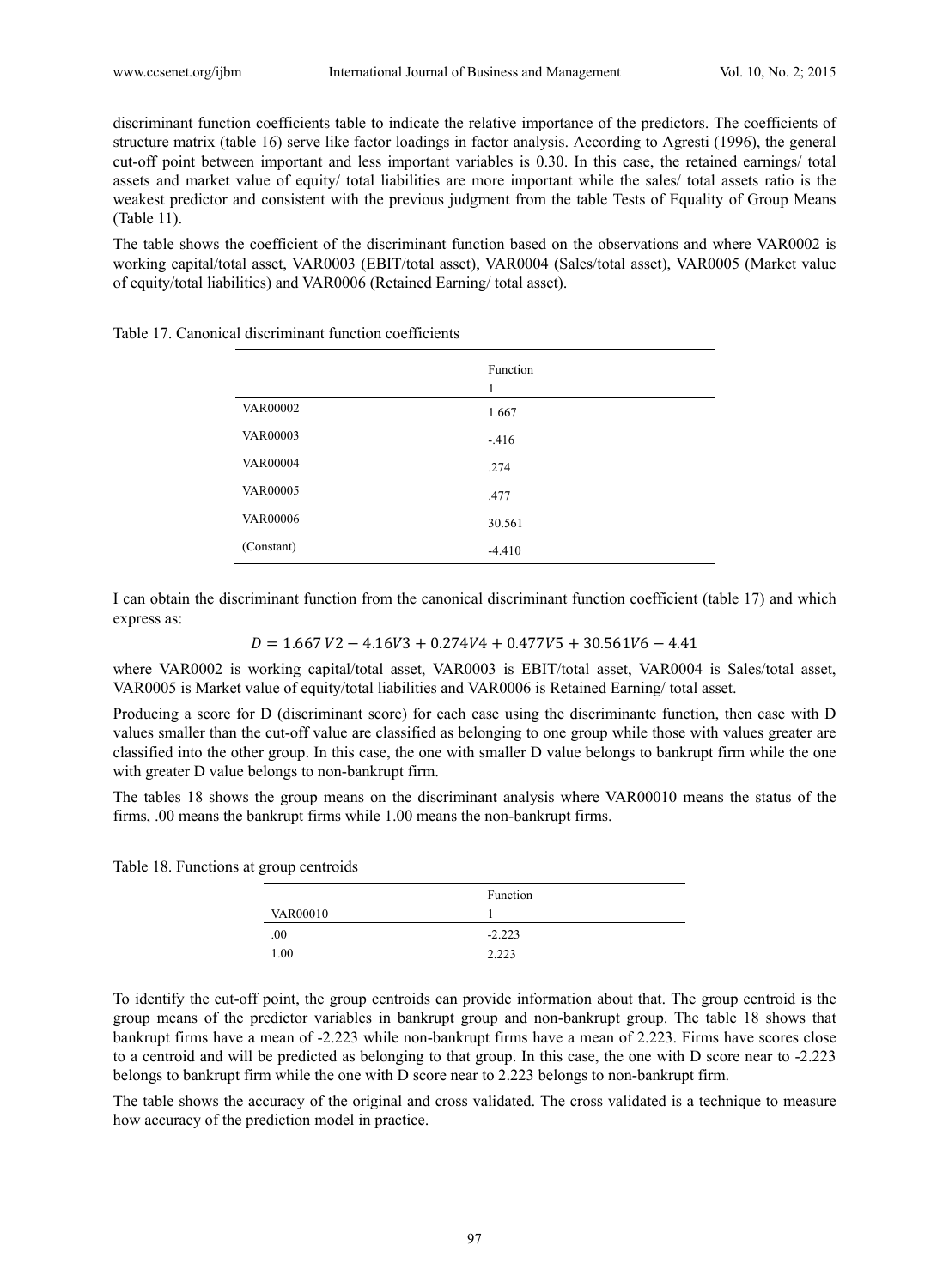#### Table 19. Classification results

|                     |               |                 |                  | Predicted Group Membership |       |
|---------------------|---------------|-----------------|------------------|----------------------------|-------|
|                     |               | <b>VAR00010</b> | .00              | 1.00                       | Total |
| Original            | Count         | .00.            | 25               | $\theta$                   | 25    |
|                     |               | 1.00            | $\boldsymbol{0}$ | 25                         | 25    |
|                     | $\frac{0}{0}$ | .00.            | 100.0            | $\cdot$                    | 100.0 |
|                     |               | 1.00            | $\Omega$ .       | 100.0                      | 100.0 |
| $Cross-valiated(a)$ | Count         | .00.            | 24               | 1                          | 25    |
|                     |               | 1.00            | 3                | 22                         | 25    |
|                     | $\frac{0}{0}$ | .00.            | 96.0             | 4.0                        | 100.0 |
|                     |               | 1.00            | 12.0             | 88.0                       | 100.0 |

Finally, the classification results table (Table 19) is a table to show the power of the discriminant function in which the rows are the dependent variables and the columns are the predicted status. According to Agresti (1996), the cross validated set of data is a more realized technique to test the power of the discriminant function than the original classifications since the cross validation successively classifies all cases but one to develop a discriminant function. Moreover, the classification results table shows that 92% of respondents were classified correctly into bankrupt and non-bankrupt groups. The bankrupt firms were classified with slightly better accuracy rate (96%) than non-bankrupt firms (88%). But this accuracy is very high due to the sample used to test the accuracy is the one use to form the renew Z-score function thereby I will change the data to test the accuracy of the renew Z-score model again. And the data is the part 2 observations which are used to test the Altman's original Z-score, which makes the accuracy rate of the renew Z-score and the Altman's original Z-score more comparable. Moreover, I will show the discriminant ability of the function by histograms.

The following Figures (Figure 1 and Figure 2) show the distribution of groups (bankrupt group and non-bankrupt group) by giving the mean and standard deviation. Also, the two charts indicate how well the discriminant function classifies the cases.



Figure 1. Canonical discriminant function 1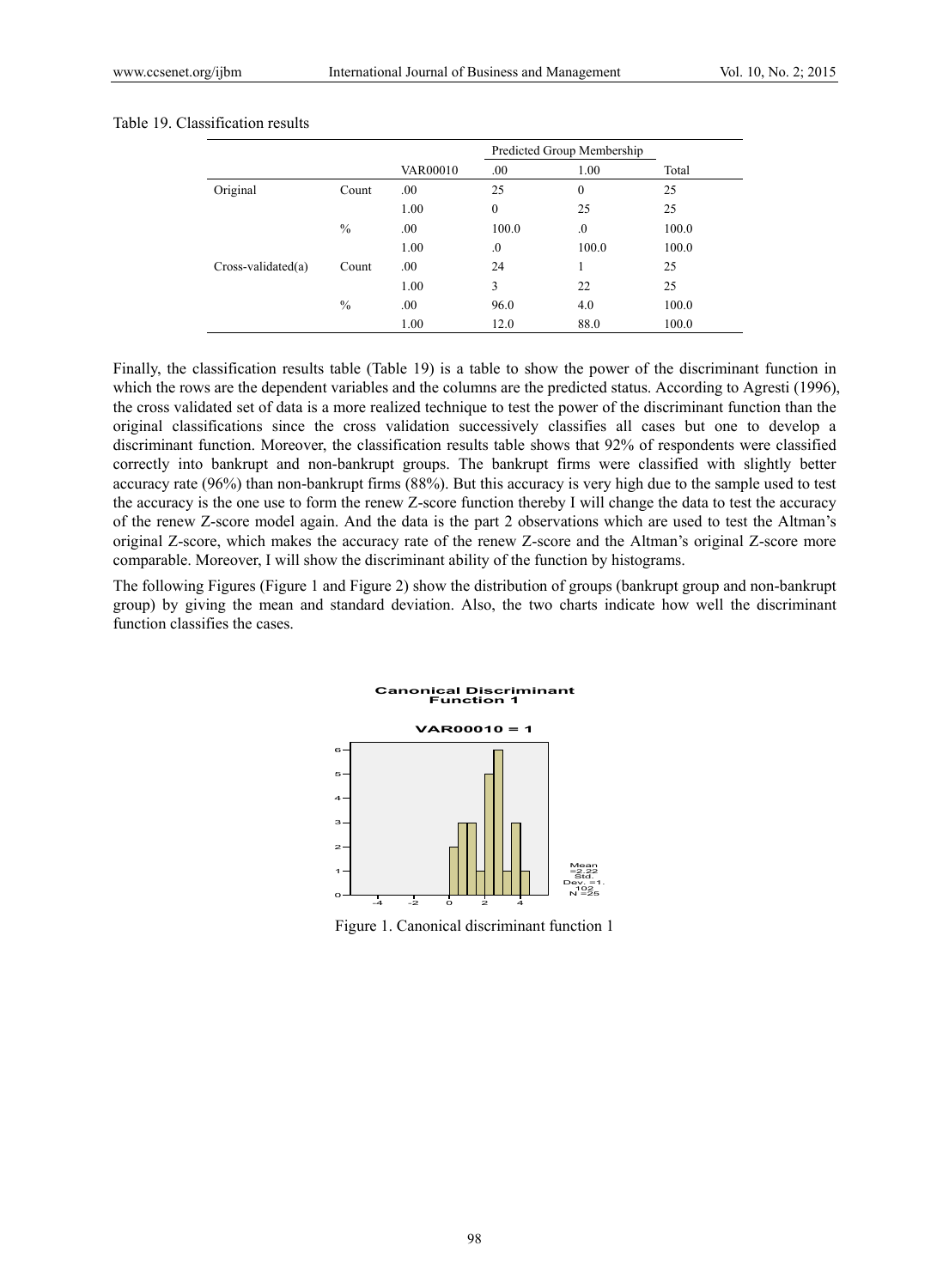#### **VAR00010 = 0 Canonical Discriminant Function 1**



Figure 2. Canonical discriminant function 1

It is hoped that each group will have an exactly normal distribution of discriminant scores but from the histograms, we can see that it seems not very normality due to small sample size of this analysis. And the degree of overlap between the discriminant score distributions can then be used as a measure of the success of the technique, so that, overlap too much indicates do not discriminant too well. However, from the graph, the overlap is very minimal and this indicates that the function does discriminante well.

#### 4.3.3.1 The Test of Dummy Variable

The aim of the analysis is to determine whether these variables will discriminate between bankrupt and non-bankrupt or not. Since the contribution of variable 004 (the sales/total asset ratio) is not significant to classify the bankrupt group and non bankrupt group and shown in previous table (table 4:10 and table 4:11). To see whether this variable is dummy variable or not, I try to drop this variable and hold other situation constant. To assessed dummy variables, I run the regression first with the dummy variable and then without the dummy variable, and compare the explanation ability of the two result. And the squared canonical correlation indicates that this is not significant effect of the dummy variables since the explaining ability slightly drop to 83.3%. Then, this is not the dummy variable. However, the accuracy of this model without the variable 004 is increased to 90%. The function of Z-score model without Sales/ total assets expressed as:

#### *D'=1.377 Var002-0.06Var003+0.453var005+31.149var006-4.045*

where VAR0002 is working capital/total asset, VAR0003 is EBIT/total asset, VAR0005 is Market value of equity/total liabilities and VAR0006 is Retained Earning/ total asset.

Furthermore, I test the accuracy using the on hold out samples and show as follow.

The table shows the comparison of actual status and the result of prediction on hold out samples by using the model after dropped one variable.

| Actual<br>Predicted | Bankrupt | Non-bankrupt | Total number |
|---------------------|----------|--------------|--------------|
| Bankrupt            | 22       |              | 25           |
| Non-bankrupt        |          | 23           | 25           |
|                     |          |              | 50           |

Table 20. The result of prediction

The table 21 shows the accuracy of prediction on hold out samples by using the model after dropped one variable.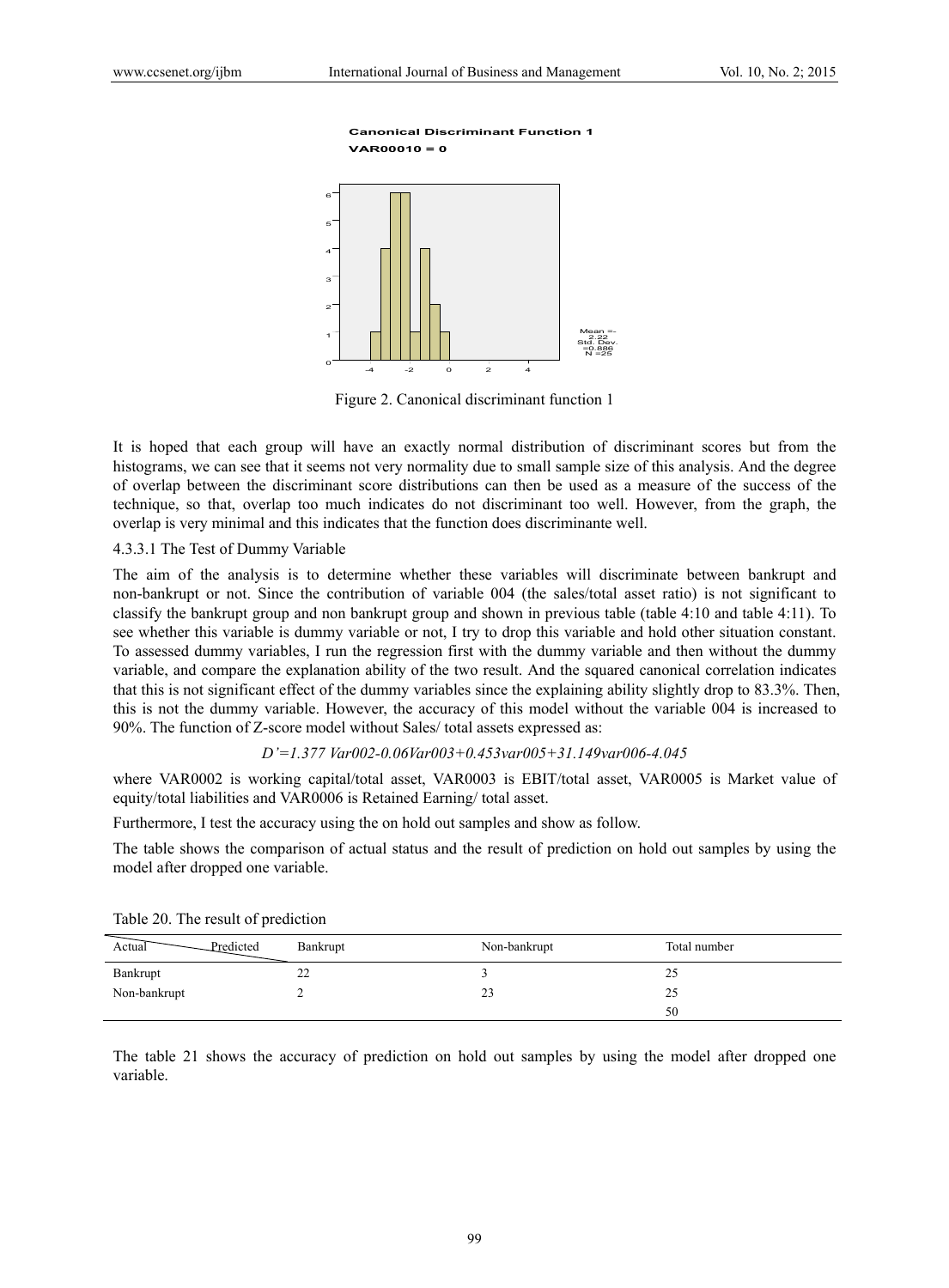|              | Correct  | Correct% | Error | overall |
|--------------|----------|----------|-------|---------|
| Bankrupt     | າາ<br>∠∠ | 88%      |       | رے      |
| Non-bankrupt | 23       | 92%      |       | ر_ر     |
|              | 45       | 90%      |       | 50      |

#### Table 21. The accuracy of prediction

The table 22 shows that the number and percentage of type I and type II errors separately while used the prediction model after dropped one variable on the hold out samples.

Table 22. The error of prediction

| Type I error | Type II error | Total error |
|--------------|---------------|-------------|
| <b>A</b>     |               |             |
| 6%           | 4%            | 10%         |

As the tables (Table 21 and 22) above show that, the accuracy of the model without var004 (the sales/ total assets) on the hold out samples is 90% which is slightly higher than 88% which mention at previous. This interprets when used models on the same hold out samples individually, the prediction model dropped one variable has a slightly higher accurate rate than the model which has the same variables as original Z-score model by holding other situations constant.

The table 23 shows the canonical correlation of equation, which use to measure the explanation ability of the equation. The square of 0,913 is used to illustrate the explanation ability of the equation and the greater the more explanation ability, the maximum is 100%.

#### Table 23. Eigenvalues

| Function | Eigenvalue | % of Variance | Cumulative % | Canonical<br>Correlation |
|----------|------------|---------------|--------------|--------------------------|
|          | 4.990(a)   | 100.0         | 100.0        | .913                     |

 However, as we can see from the table 23, the explanation ability of equation slightly decreased to 83.3%  $(0.913<sup>2</sup>%)$  after dropped one variable. It also indicates that the var004 (the sales/ total assets) is not a dummy variable since without it, the explanation ability of equation will fall. In addition, the assumption of using the discriminant analysis confine that the independent variables are at least five times much as the dependent variable. If I drop the one variable, then I violate the assumption of using discriminant analysis thereby I keep the variable 004 (the sales/total assets) although the accuracy will slightly fall.

4.3.3.2 The Accuracy of the Renew Z-Score

In this section, I will use the hold out samples which is part 2 samples (hold out samples) to test the accuracy of renewed Z-score.

If the cut-off point is the average of the two groups centroid which is 0, the situation will as follow:

The table shows the comparison of actual status and the result of prediction on hold out samples by using the renewed Z-score prediction model and when the cut-off point is 0.

|                     | $10000 \pm 1$ . The result of prediction on renewed $\pm$ secret incur- |              |              |
|---------------------|-------------------------------------------------------------------------|--------------|--------------|
| Actual<br>Predicted | Bankrupt                                                                | Non-bankrupt | Total number |
| Bankrupt            |                                                                         |              |              |
| Non-bankrupt        |                                                                         | 42           |              |
|                     |                                                                         |              | 50           |

Table 24. The result of prediction on renewed Z-score model

The table shows the accuracy of prediction on hold out samples by using renewed coefficients Z-score prediction model, when the cut-off point is 0.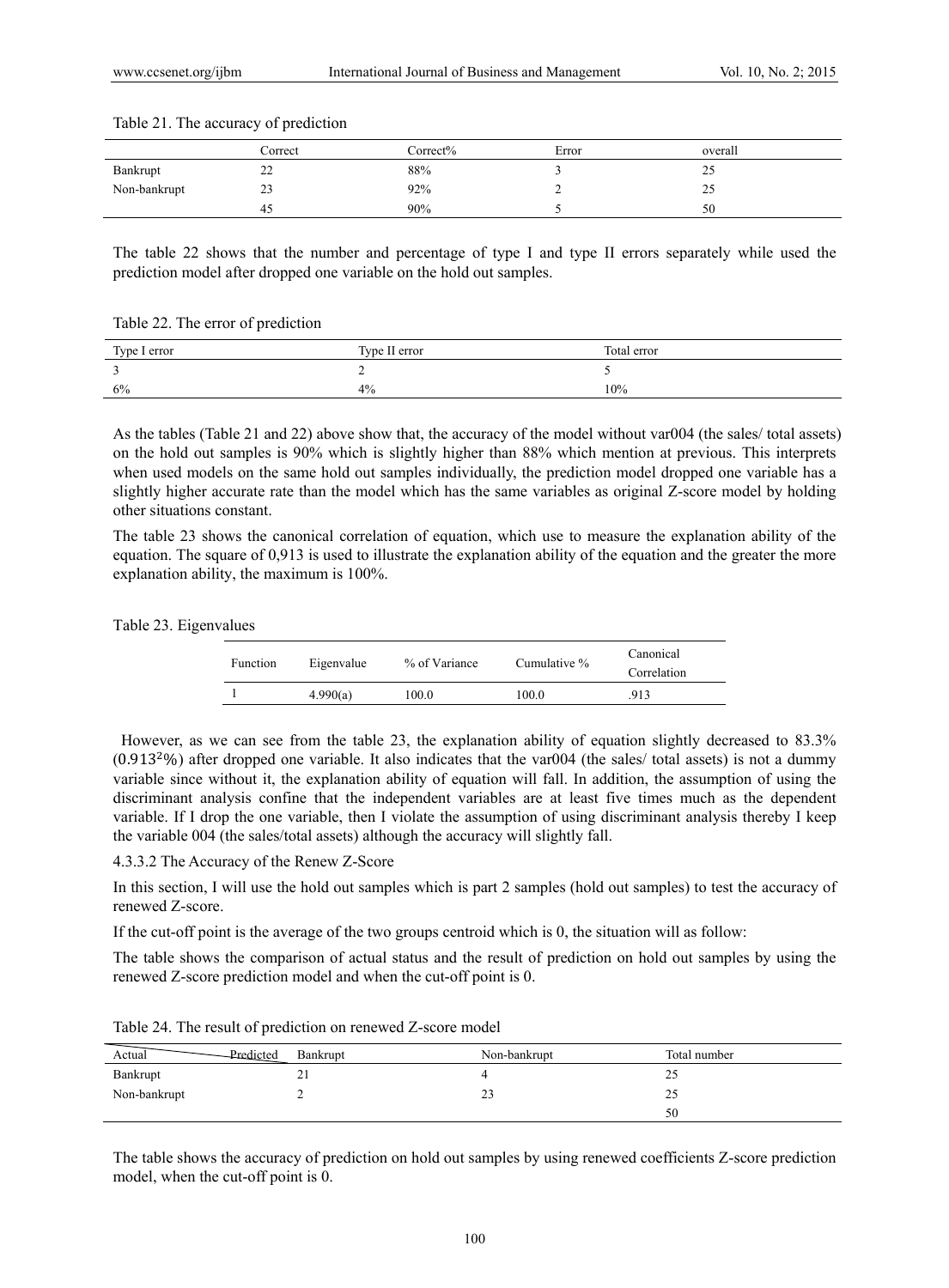|              | Correct    | Correct% | Error |    |
|--------------|------------|----------|-------|----|
| Bankrupt     | $\angle 1$ | 84%      |       | رے |
| Non-bankrupt | 23         | 92%      |       | رے |
|              | 44         | 88%      |       | 50 |

#### Table 25. The accuracy of renewed Z-score prediction model

The table 26 shows that the number and percentage of type I and type II errors separately while used the renewed coefficients of Z-score prediction model on the hold out samples.

#### Table 26. The errors of prediction

| Type I error | Type II error | Total error |
|--------------|---------------|-------------|
| $\Delta$     |               |             |
| 8%           | 4%            | 12%         |

From the above tables (Table 24, 25 and 26), we can see that, the accuracy of this model is as good as the accuracy show on the part 1 sample which is the one use to form the formula. As table 25 shown, the overall accuracy of this new model is 88% which including accuracy of type I error is 84% when the accuracy of type II error is 92%. It indicates that if the one use this model for granting out the load, it is not prudent enough, since the accuracy of type I error is only 84% and they can increase the accuracy of type I error by setting a higher cut-off point. But if they increase the cut-off point, the accuracy of type II error will drop, so it is necessary for the one who used this model to set an appropriate cut-off point to trade off the balance between type I error and type II error for their purpose.

#### *4.4 Comparison of Altman's Original Z-Score and Renewed Z-Score Model*

In this section I am going to make a comparison of the Altman's original Z-score model and the renewed Z-score model in UK and in the consumer goods industry. The comparison is including the accuracy of the model and the contribution of variables to the model.

#### 4.4.1 The Accuracy

I use these two models on the hold out sample individually and given the result as follow:

The original Z-score model:

This table 27 shows the result of prediction on hold out samples using the original Z-score prediction model, when comparing to the actual status. Also it indicates the error of prediction.

| Predicted<br>Actual | Bankrupt | Non-bankrupt | Total number |
|---------------------|----------|--------------|--------------|
| Bankrupt            | . .      | ΙU           | ت ک          |
| Non-bankrupt        |          |              | ت ک          |

Table 27. The result of using the original Z-score prediction model

This table 28 shows the number of correct and error for prediction. Also, the correct rate of the original Z-score prediction model.

|              | Correct | Correct% | Error | Total number |
|--------------|---------|----------|-------|--------------|
| Bankrupt     | IJ      | 60%      | 10    | رے           |
| Non-bankrupt |         | 68%      |       | 20           |
| Overall      | 32      | 64%      | 18    |              |

Table 28. The correct rate for the original Z-score model

This table shows that the number of type I and type II errors separately and the percentage of each of them is account for the total error.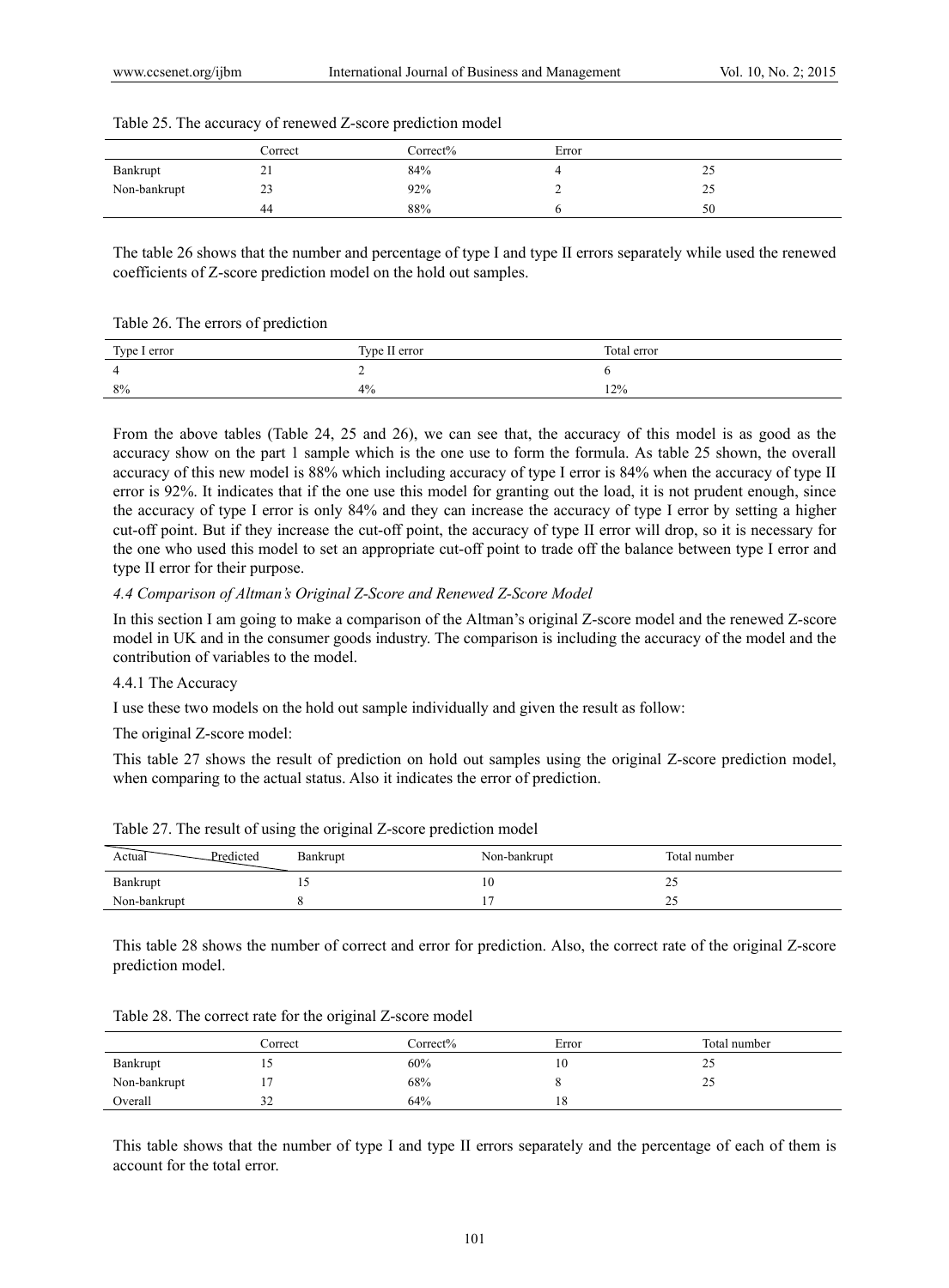#### Table 29. The error of the original Z-score prediction model

| Type I error | Type II error | Total error |
|--------------|---------------|-------------|
| 10           |               | 18          |
| 20%          | 16%           | 36%         |

The renewed Z-score model:

The table 30 shows the comparison of actual status and the result of prediction on hold out samples by using the renewed Z-score prediction model and when the cut-off point is 0.

| Table 30. The result of prediction on renewed Z-score model |  |  |  |  |  |
|-------------------------------------------------------------|--|--|--|--|--|
|-------------------------------------------------------------|--|--|--|--|--|

| Predicted<br>Actual | Bankrupt | Non-bankrupt  | Total number |
|---------------------|----------|---------------|--------------|
| Bankrupt            | 41       |               | 20           |
| Non-bankrupt        |          | $\sim$<br>ر ے | 25           |
|                     |          |               | 50           |

The table shows the accuracy of prediction on hold out samples by using renewed coefficients Z-score prediction model, when the cut-off point is 0.

| Table 31. The accuracy of renewed Z-score prediction model |  |  |
|------------------------------------------------------------|--|--|
|                                                            |  |  |

|              | Correct | Correct% | Error |     |  |
|--------------|---------|----------|-------|-----|--|
| Bankrupt     | 21      | 84%      |       | ر ے |  |
| Non-bankrupt | 23      | 92%      |       | نەك |  |
|              | 44      | 88%      |       | 50  |  |

The table shows that the number and percentage of type I and type II errors separately while used the renewed coefficients of Z-score prediction model on the hold out samples.

| Type I error | Type II error | Total error |
|--------------|---------------|-------------|
| 4            |               |             |
| 8%           | 4%            | 12%         |

As we can see from the tables (table 28 and 31) that, while the overall accuracy of the original Z-score is 64%, the overall accuracy of the renewed Z-score is 88%. It means the renewed Z-score model increase 24% accuracy by using the recent data to run the discriminant analysis. More specific, as table 29 and 31 shown, the accuracy of type I error is increased from 80% to 92% whist the accuracy of the M2 rise from 84% to 96%. However, compared to the accuracy of Z-score model which Altman claimed, the accuracy of the renewed Z-score is still not as high as 97%.

4.4.2 The Variables

Since I use the variables the same as Altman's original Z-score model, so the explanation of these variables taken from Altman (1968) is as follow:

# 1) Net Working Capital/ Total Assets

This variable is a measure of the net liquid assets of the firm relative to the total capitalization. Net Working Capital is defined as the difference between current assets and current liabilities. Liquidity and size characteristics are explicitly considered.

# 2) Retained Earning/ Total Assets

This variable is measure of cumulative profitability over time was cited earlier as one of the "new" ratios. The age of a firm is implicitly considered in this ratio.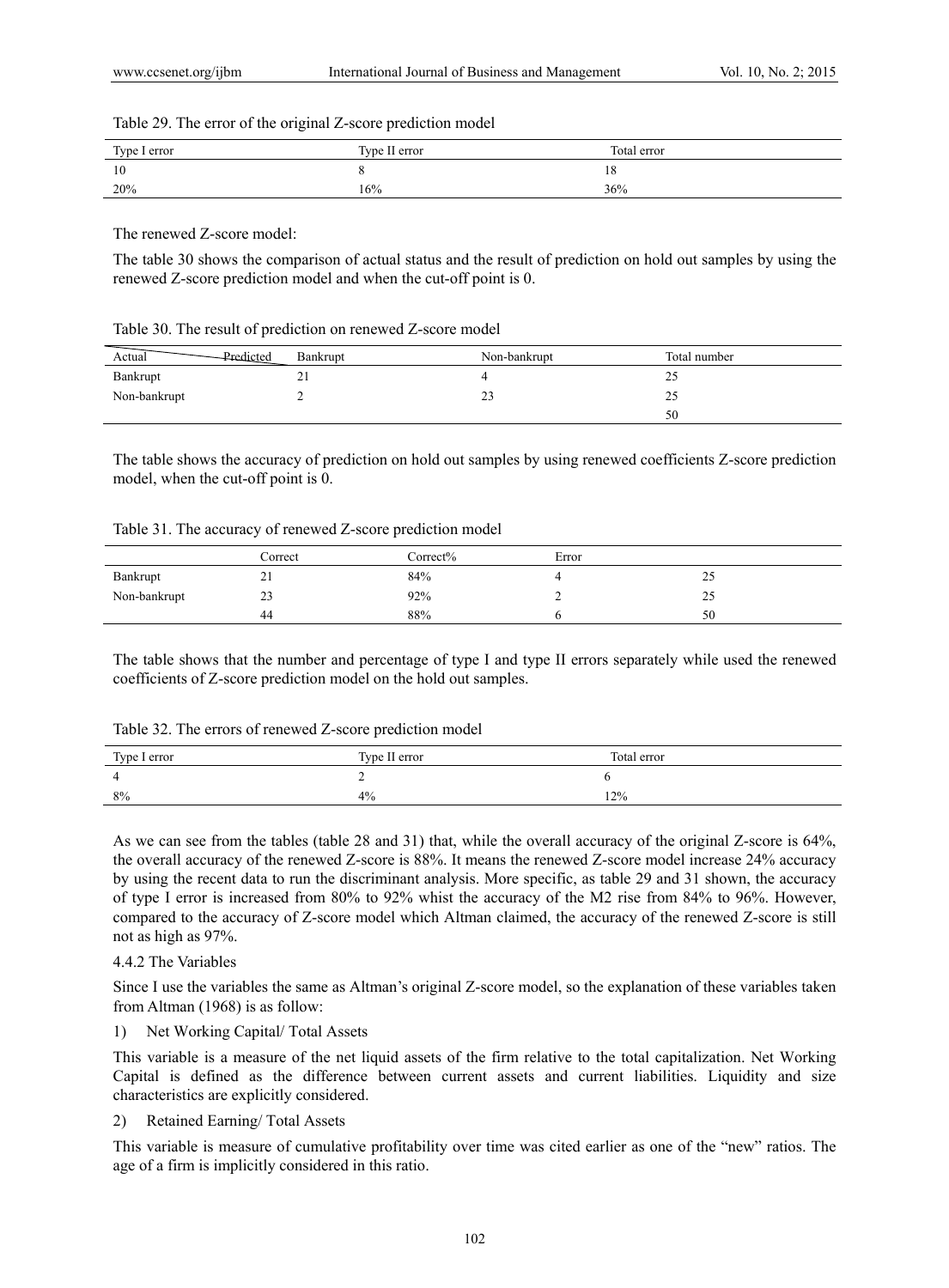3) Earnings Before Interest and Taxes/Total Assets

This variable is a measure of the true productivity of the firm's assets, abstracting from any tax or leverage factors and calculated by dividing the total assets of a firm into its earnings before interest and tax reductions. The earning power of its asset is implicitly considered in this ratio.

4) Market Value of Equity/ Book Value of Total Debt

This ratio shows how much the firm's assets can decline in value (measured by market value of equity plus debt) before the liabilities exceed the assets and the firm becomes insolvent.

#### 5) Sales/Total Assets

This variable is a measure of management's capability in dealing with competitive conditions (Atman, 1968, p. 594).

Comparing to the original Z-score model, coefficient of net working capital/ total assets, market value of equity/ total liabilities and sales/total assets in the renewed Z-score model is slightly increased that means they have greater contribution to prediction of bankrupt firms. However, the coefficient of the sale/total asset become negative which means this variable have opposite impact on the Z-score. This might due to the industries characteristic and majority of sales is credit sales recently. and if it is credit sales, then it is easy to become bad debts so the cash flow or the liquidity of cash would have problem. and the industries including good consumer and the food producer have the characteristic that they have high proportion of assets and if the turnover of sales cannot cover the assets which been require for the next period, the liquidity of cash would have problem. In this sense, the sales/ total assets have opposite impact on the Z-score. and which means the higher rate of the sales/ total assets, the higher probability the firm going to bankrupt. The coefficient of retained earing is significant increased in the renewed Z-score model and it might due to the more earning they accumulated, the older the firm and the less probability of a firm going bankrupt. Moreover, it is perhaps people would like to believe the old firm are more reliable and became more conservative due to the business environment has a great change during the last two decades. Thus, there are some significant changes about the contribution of the variables to the Z-score to predict bankruptcy.

#### **5. Conclusion**

The dissertation has discussed the prediction model of bankruptcy firm due to insolvency in UK and within the consumer goods industry during these 20 years period. And I doing the key literature review on the development of bankruptcy prediction model, how these models work and its application by stakeholders and how successful of them. The most important is the concepts of these models and the advantage and disadvantage of these models. After that, I provided my empirical evident to support my hypothesis that the use of Altman's Z-score in UK is out of date and need to be renewed to improve its accuracy. From a sample of 50 samples within the UK which including half of them is bankrupt firms and a matched half of them is non-bankrupt firms. The Altman's Z-score were test and the result is 64% accuracy rate for bankrupt firms and non-bankrupt firms. This result shows that Altman's Z-score has a poor predictive ability when applied to consumer goods in UK compared to the accuracy rate that Altman claimed.

Finally, I use discriminant analysis to renew the coefficient of the original Z-score model and found that one of the variables (sales/total assets) is not significant to the two groups. and I test the function with or without this variable for more accuracy and explanatory of function. and I found that this variable (the sales/ total assets) is not the dummy variable since the ability of explanting equation has slightly dropped when without this variable in the equation thereby I remain use five variables (current working capital/total assets, Earning before interest and tax/ total assets, Retained Earning/ total assets, sales/ total assets, market value of equity/ total liabilities) which the same as the original Z-score model. The renewed Z-score model out-performs the original Z-score model by increased 24% accuracy in bankruptcy prediction of consumer goods. Although the success rate of Z-score model is still not as good as the Altman claimed (97%), this study provides evidence that the Altman's Z-score is not valid for consumer goods industry and the renewed Z-score out-performs the original one.

## *5.1 The Limitations*

There are several limitations when doing the empirical study. The most important limitation was the sample size and the variables. If giving more time for study, I might collect more information of samples and also more firms within the period of study and increase the sample size. Also I can add some variable into the function and do more research on the variable inter-correlation. One more limitation is my economic and mathematics knowledge. Although the growth rate of the value and the market premium will cause measurement error on the result, I ignore these two factors since they are hard to adjust due to my math and economic knowledge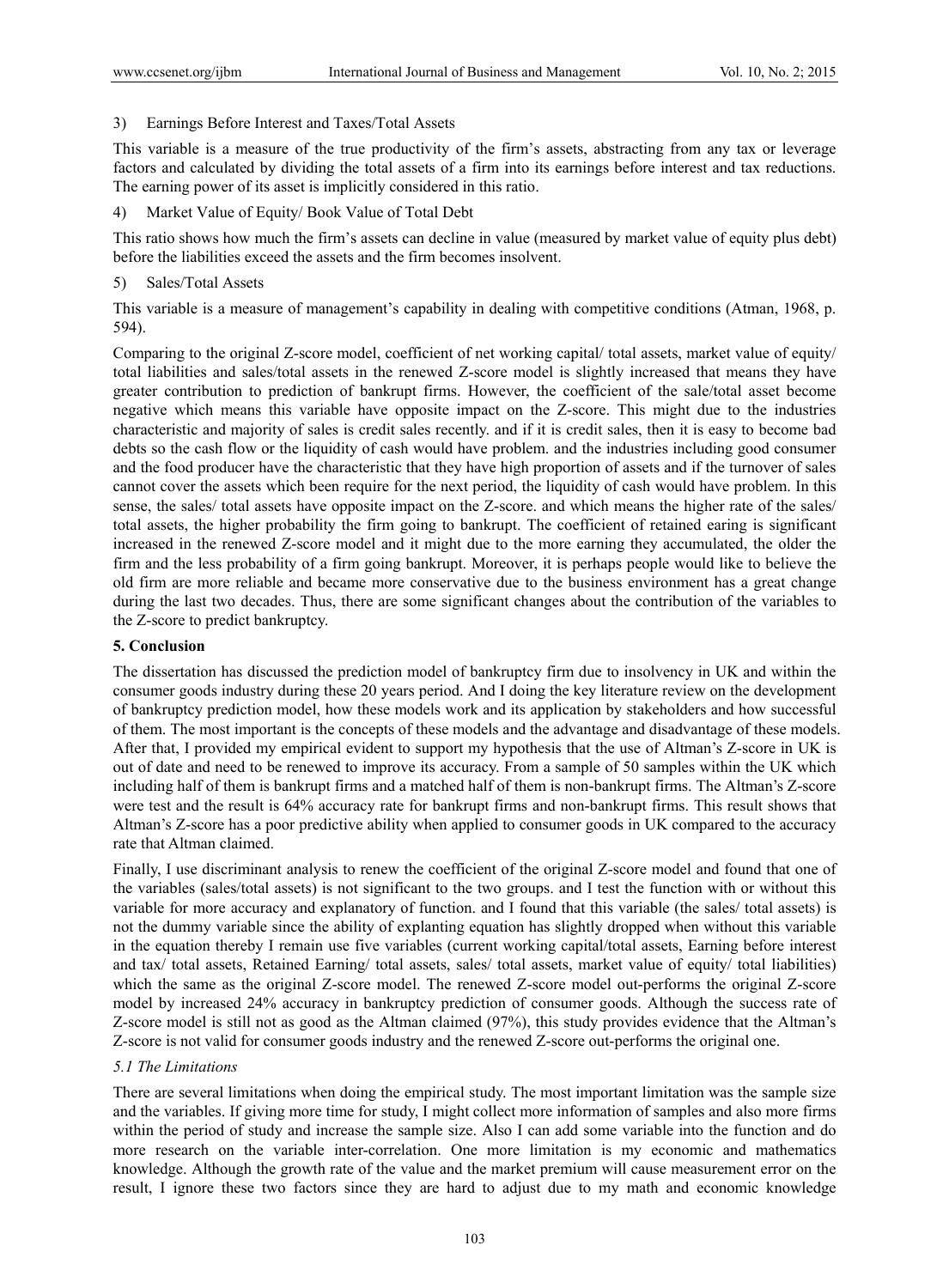limitation. and if I simple discounted the value by the growth rate or inflation rate, it is incomparable with other firms failed in different point of time. Finally, it is the self-defeating efficacy problem. If the model can fully detect the firm will go bankrupt, then the investors of the firm might use the selfish strategy. For example, investing in high risk projects, incentive to under-invest or paid out higher dividends. These kinds of action might collapse the firm when the firm in financial distress. However, when the management of the firm detected the firm will failed, they might use active strategies, such as merge the firm with other firm, buy out strategies. In this case, the firm might not bankrupt even predicted it will go bankrupt. Thus, the accuracy of the prediction model was reduced by this kind of effect.

Due to the above limitations, to enhance its accuracy of prediction, the extra financial ratio might need to be analyzed and I would suggest that combining use the Z-score renewed by recent data and financial ratio analysis to predict firm's financial distress within consumer goods industry in UK

#### *5.2 Extensions*

From the limitation, I suggest the extension is to increase the sample size and try different combination of independent variables (since some independent variables might not relevant to the recent business environment) using the same techniques to re-formulate the Z-score. Further extension can do more comparison on the several year data using on the Z-score model and observe the predictive ability of these different years. And also the observations could extend to wider industries and comparing contribution of variables in different industries since different industries have different characteristics. Moreover, it can extend to smaller, private firms and also firms from other countries. In terms of the techniques, logit and probit models, rescursive partitioning and neural networks can be used even they are complex. Further study can focus on the variables since the Z-score model is used the accounting data which in lagged accounting data. Then, some methods or some market variable taken economic trends into account are need for further study since these variables and methods can compensated the lagged accounting data and more caution. And developing the accounting variables in Z-score, it calls for more market specific variables such as the share price or P/E ratio (Price/Earning) of the firm. However, it is another area relative to the prediction model. I hope, this dissertation can form the concept of further study and the extension above can be investigated further.

#### **References**

- Altman, E. I. (1984). The Success of Business Failure Prediction Models. *Journal of Banking and Finance, 8*, 171–198. http://dx.doi.org/10.1016/0378-4266(84)90003-7
- Agresti, A. (1996). *An Introduction to Categorical Data Analysis*. John Wiley and Sons.
- Aharony, J., Jones, C. O., & Swary, I. (1980). An analysis of risk and return characteristics of corporate bankruptcy using capital market data. *Journal of Finance*, 1001–1016. http://dx.doi.org/10.1111/j.1540-6261.1980.tb03516.x
- Alexander, S. S. (1949). The Effect of Size of Manufacturing Corporation on the Distribution of the Rate of Return. *Review of Economics and Statistics*, 229–235. http://dx.doi.org/10.2307/1927749
- Altman, E. I. (1968). Financial Ratios, Discriminant Analysis and the Prediction of Corporate Bankruptcy. *Journal of Finance*, *23*(4), 589–609. http://dx.doi.org/10.1111/j.1540-6261.1968.tb00843.x
- Altman, E. I. (1983). Accounting Implication of Failure Prediction Models. *Journal of Accounting, Auditing and Finance*, 4–19.
- Altman, E. I., & Haldeman, R. G., & Narayanan, P. (1977). ZETA analysis. A new model to identify bankruptcy risk of corporations. *J. Banking and Finance*, *1,* 29–54. http://dx.doi.org/10.1016/0378-4266(77)90017-6
- Anthony, W. (2009). Corporate insolvency and its prediction: 40 years of the Z-score, but does it work today?
- Back, B., Laitinen, T., & Sere, K. (1995). Neural networks and bankruptcy prediction: funds flows. *Accrual Ratios and Accounting Data*, Series A-4, Turku School of Economics and Business Administration, Turku.
- Beaver, W. (1966). Financial Ratios as Predictors of Failures. Empirical Research in Accounting. *Journal of Accounting Research.* http://dx.doi.org/10.2307/2490171
- Deakin, E. (1972). A Discriminant Analysis of Predictors of Business Failure. *Journal of Accounting Research*. http://dx.doi.org/10.2307/2490225
- Deakin, E. (1977). Business Failure Prediction: An Empirical Analysis. *Financial crises: Institutions and Markets in a Fragile Environment*. New York: Wiley.
- Falkenstein, E., Andrew, B., & Lea, V. C. (2000). Risk Calc TM for private Compan: Moody's Default Model.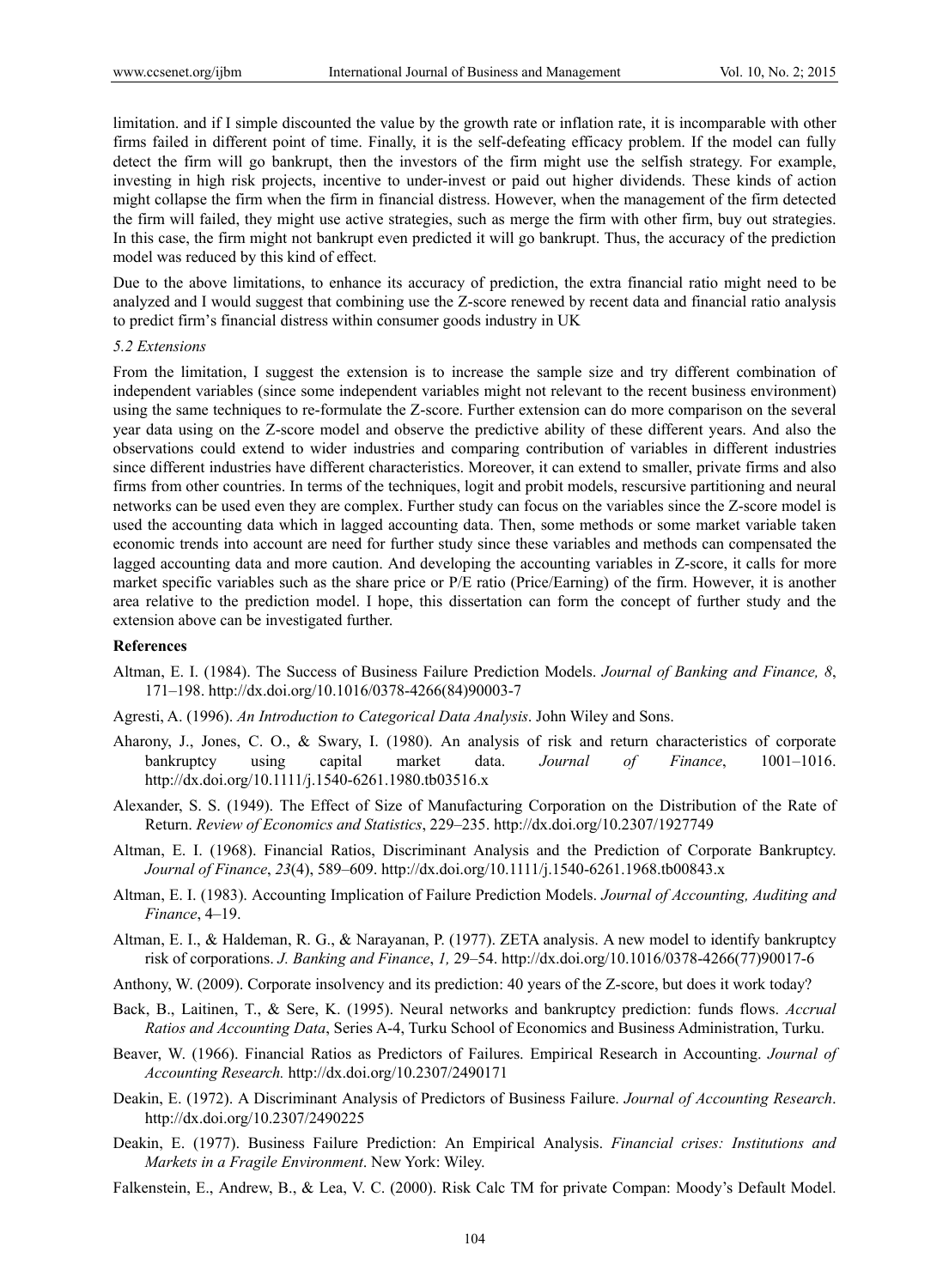Moody's Investors Service Global Credit Research.

- Fan, A., & Palaniswami, M. (2000). Selecting bankruptcy predictors using a support vector machine approach. In Proceedings of the IEEE–INNS–ENNS. *International Joint Conference on Neural Networks*, *6*, 354–359. http://dx.doi.org/10.1109/IJCNN.2000.859421
- FitPatrick, P. J. (1932). A Comparison of Ratios of Successful Industrial Enterprises with Those of Failed Firms. *Certified Public Accountant*.
- Foster, D. P., & Stine, R. A. (2004). Variable selection in data mining: building a predictive model for bankruptcy. *Journal of the American Statistical Association, 99*(466), 303–313. http://dx.doi.org/10.1198/016214504000000287
- George, H. D. (1984). *Introduction to multivariate analysis*. Thousand Oaks, CA: Sage Publications. Chapter 5 covers classification procedures and discriminant analysis.
- Heine, M. L. (2000). *Predicting Financial Distress of Companies: Revisiting the Z-score and ZETA Models*. New York: University July 2000.

Hemscott Company Guru. (2010). Retrieved from http://www.hemscott.com/guru2/html/guru-product-tour.htm

International Monetary Fund. (1988). Retrieved from http://www.imf.org/external/index.htm

- Jardin, P., & Séverin, E. (2011). Predicting corporate bankruptcy using a self-organizing map: an empirical study to improve the forecasting horizon of a financial failure model. *Decision Support Systems, 51*(3), 701–711. http://dx.doi.org/10.1016/j.dss.2011.04.001
- Marais, M. L., Patel, J., & Wolfson, M. (1984). The experimental design of classification models: an application of recursive partitioning and bootstrapping to commercial bank loan classifications*. Journal of Accounting Research, 22,* 87–113. http://dx.doi.org/10.2307/2490861
- Merwin, C. (1942). *Financing Small Corporations in Five Manufacturing Industries, 1926-36*. New York: National Bureau of Economic Research.
- Morris, R. (1997). *Early warning indicators of corporate failure*. Ashgate Publishing. London Gazette. Retrieved from http://www.london-gazette.co.uk
- Mukkamala, S., Tilve, D. D., & Sung, A. H. (2006). Computational intelligent techniques for financial distress detection. *International Journal of Computational Intelligence Research, 2*(1), 60–65. http://dx.doi.org/10.5019/j.ijcir.2006.44
- Ohlson, J. A. (1980). Financial Ratios and the Probabilistic Prediction of Bankruptcy. *Journal of Accounting Research*, *18*(1), 109–131. http://dx.doi.org/10.2307/2490395
- Olson, D. L., Delen, D., & Meng, Y. (2012). Comparative analysis of data mining methods for bankruptcy prediction. *Decision Support Systems, 52*(2), 464–473. http://dx.doi.org/10.1016/j.dss.2011.10.007
- Robert, A. Y. (2007). Common Correlation and Reliability Analysis with SPSS for Windows. Statistics and Social Science Group, Academic Computing Facility, New York University.
- Sarkar, S., & Sriram, R. S. (2001). Bayesian models for early warning of bank failures. *Management Science*, *47*(11), 1457–1475. http://dx.doi.org/10.1287/mnsc.47.11.1457.10253
- Serrano-Cinca, C. (1993). Self organizing neural networks for financial diagnosis. *Decision Support Systems, 17*(3), 227–238. http://dx.doi.org/10.1016/0167-9236(95)00033-X
- Smith, R. F., & Winakor, A. H. (1935). Changes in Financial Structure of Unsuccessful Corporations. *Bureau of Business Research*.
- Taffler, R. J. (1983). The Assessment of Company Solvency and Performance Using a Statistical Model. *Accounting and Business Research*. http://dx.doi.org/10.1080/00014788.1983.9729767
- Taffler, R. J. (1995). The Use of the Z-score Approach in Practice. Centre for Empirical Research in Finance and Accounting, City University Business School Working Paper.
- Taffler, R. J., & Tisshaw, H. (1977). Going, Going, Gone-Four Factors Which Predict. *Accountancy*.
- Taffler, R., & Agerwal, V. (2005). Twenty-five years of the Taffler Z-score model: does it really have predictive ability? *Accounting and Business Research, 37*(4), 285–300.
- Taffler. R. J. (1982). Forecasting company failure in the UK using discriminant analysis and financial ratio data. *Journal of Royal Statistical Society*, *145*(3), 342–358. http://dx.doi.org/10.2307/2981867